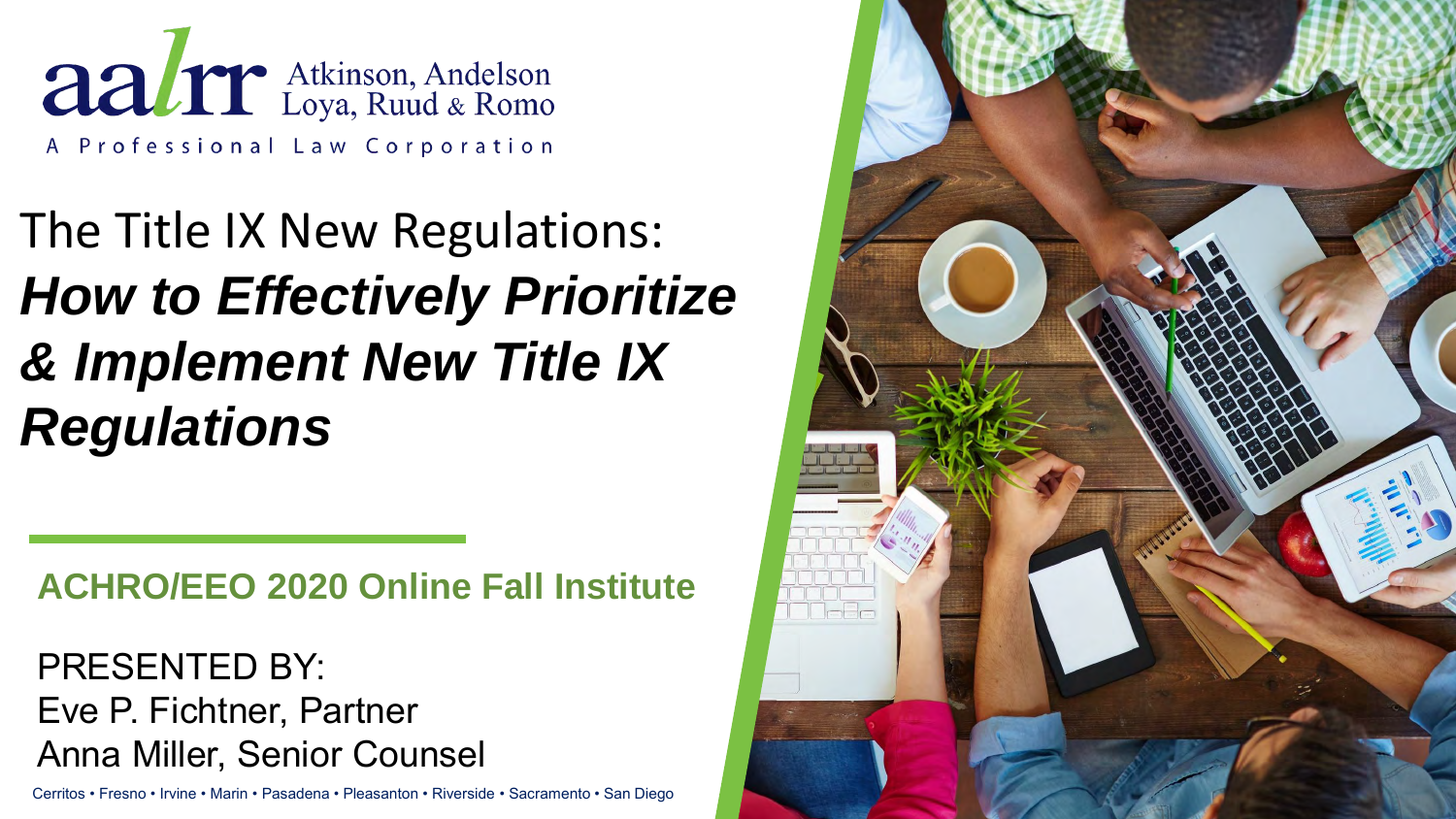# Effect of New Title IX Regulations

#### **1. Regulations Have Full Force and Effect of Law**

– Different from impact of OCR Guidance

#### **2. Overall Intent of Changes**

– "Strengthen Title IX protections for survivors of sexual misconduct" [and] "also provide due process protections to students facing accusations of sexual misconduct"

#### **3. If Conduct falls under Title IX Jurisdiction & California Title 5 Jurisdiction**

- Follow Title IX Grievance Process and Title 5 timelines
- Err on following the law that provides the "ceiling" not the "floor"

#### **4. Pending Court Challenges**

– Current complaints challenging new regulations have been filed, but no injunction or decision yet

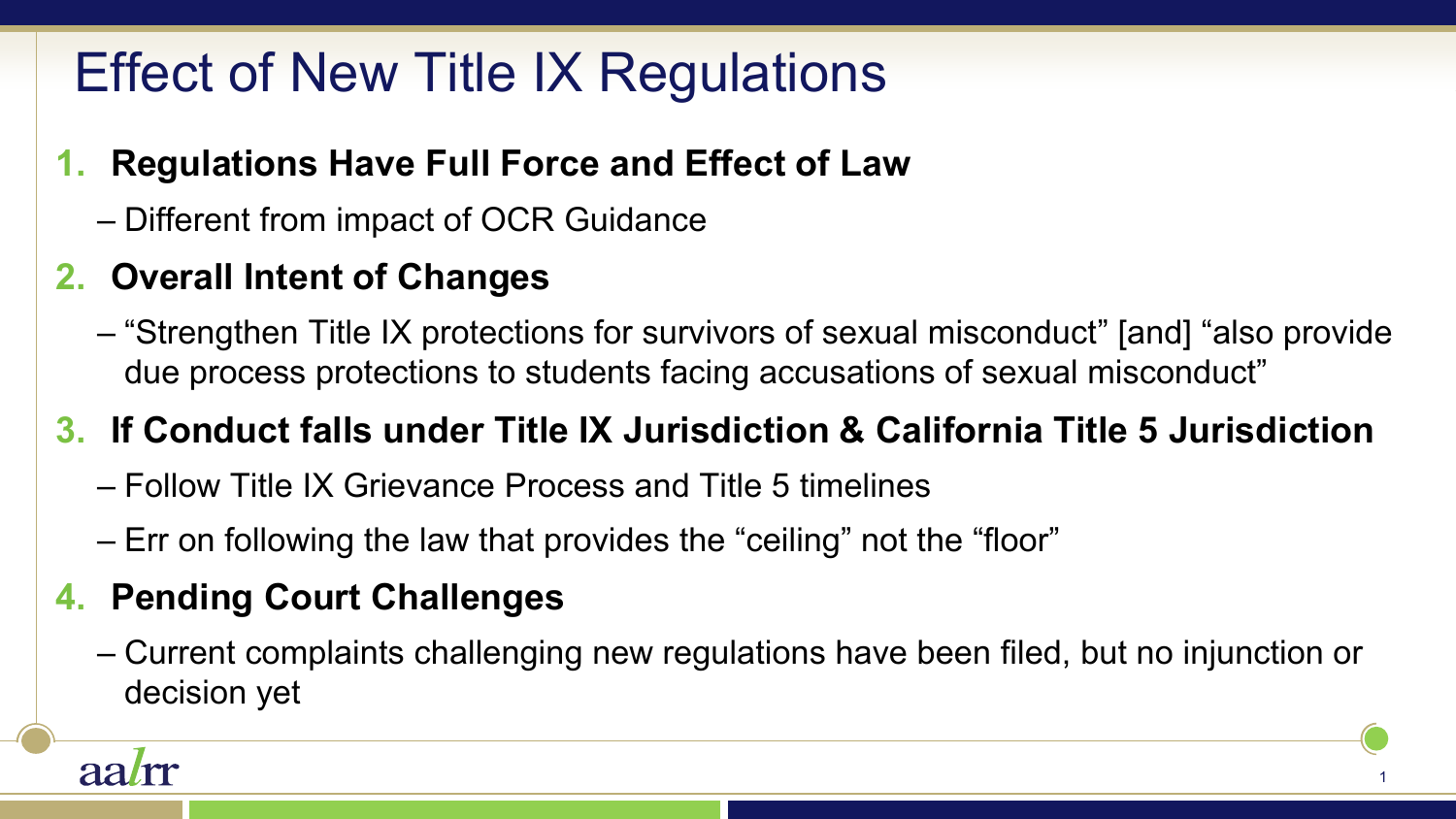# **Hypothetical**

*On or about Friday, August 21, 2020, Respondent tutored Complainant on campus in the library. Respondent put a hand on Complainant's knee, made comments about sexual acts (e.g., "smashing"), and then touched Complainant's groin area. When Complainant moved away, Respondent moved towards Complainant. Complainant immediately left the library. Complainant reported the matter to the Title IX Coordinator on August 28, 2020, and filed a formal complaint.* 

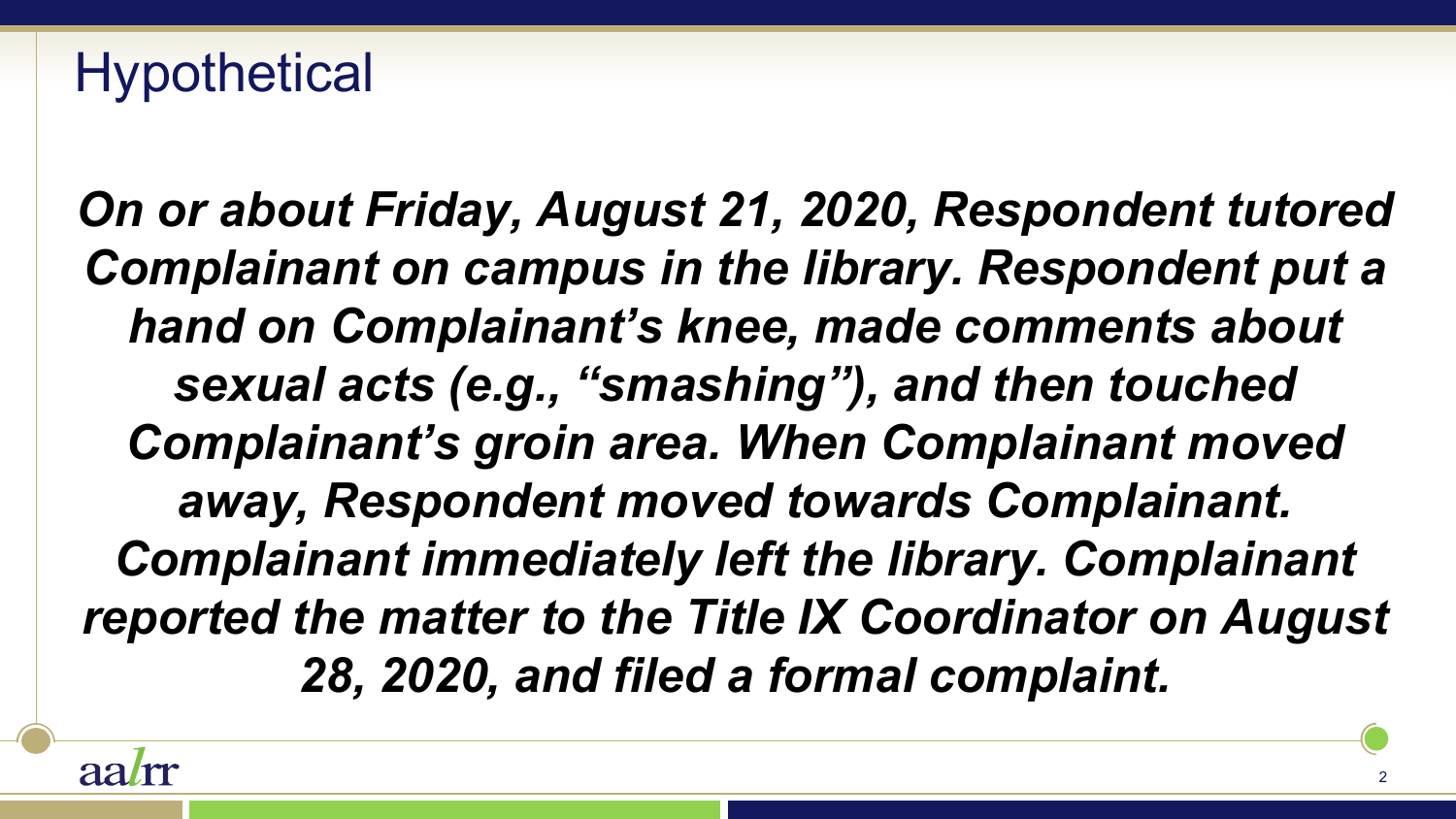# Overview of Requirements

# **Top Ten Issues**

- 1. Title IX Team
- 2. Sexual Harassment
- 3. Supportive Measures
- 4. Respondent's Presence on **Campus**

5. Investigation

•

aalm

- 6. Hearing
- 7. Determination of Responsibility
- 8. Appeals
- 9. Retaliation
- 10. Recordkeeping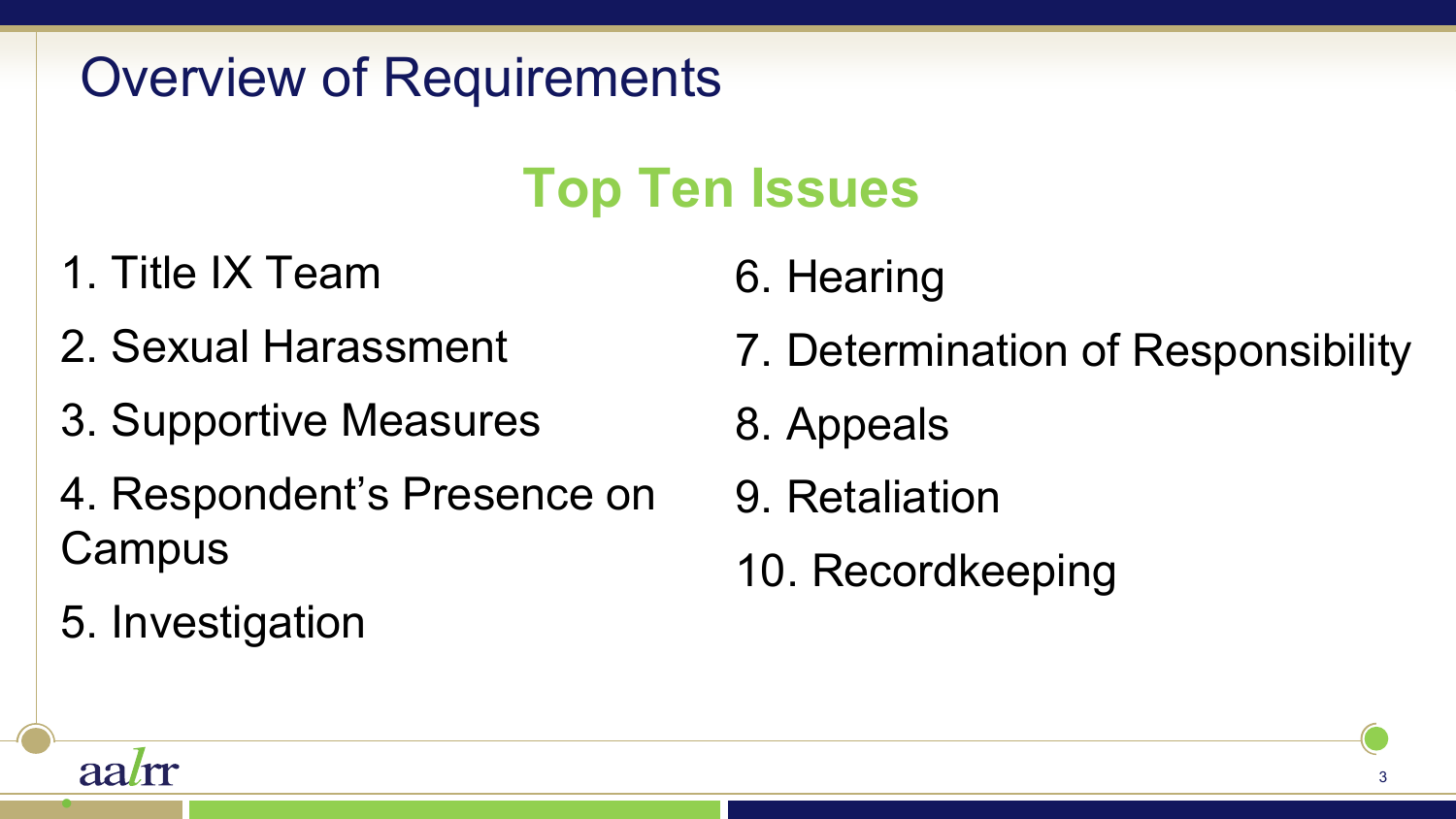# 1. Title IX Team

#### **1. Title IX Coordinator**

– Oversees Title IX compliance, accepts initial complaint, implements remedies

#### **2. Investigator(s)**

– Investigates the complaint and provides written findings

#### **3. Hearing Officer/Decision Maker**

– Conducts hearing, facilitates "cross-examination" & renders decision

#### **4. Appeal Decision Maker**

– Addresses appeal requests & renders decision

#### **5. Informal Process Facilitator**

– If informal process is feasible, likely a separate facilitator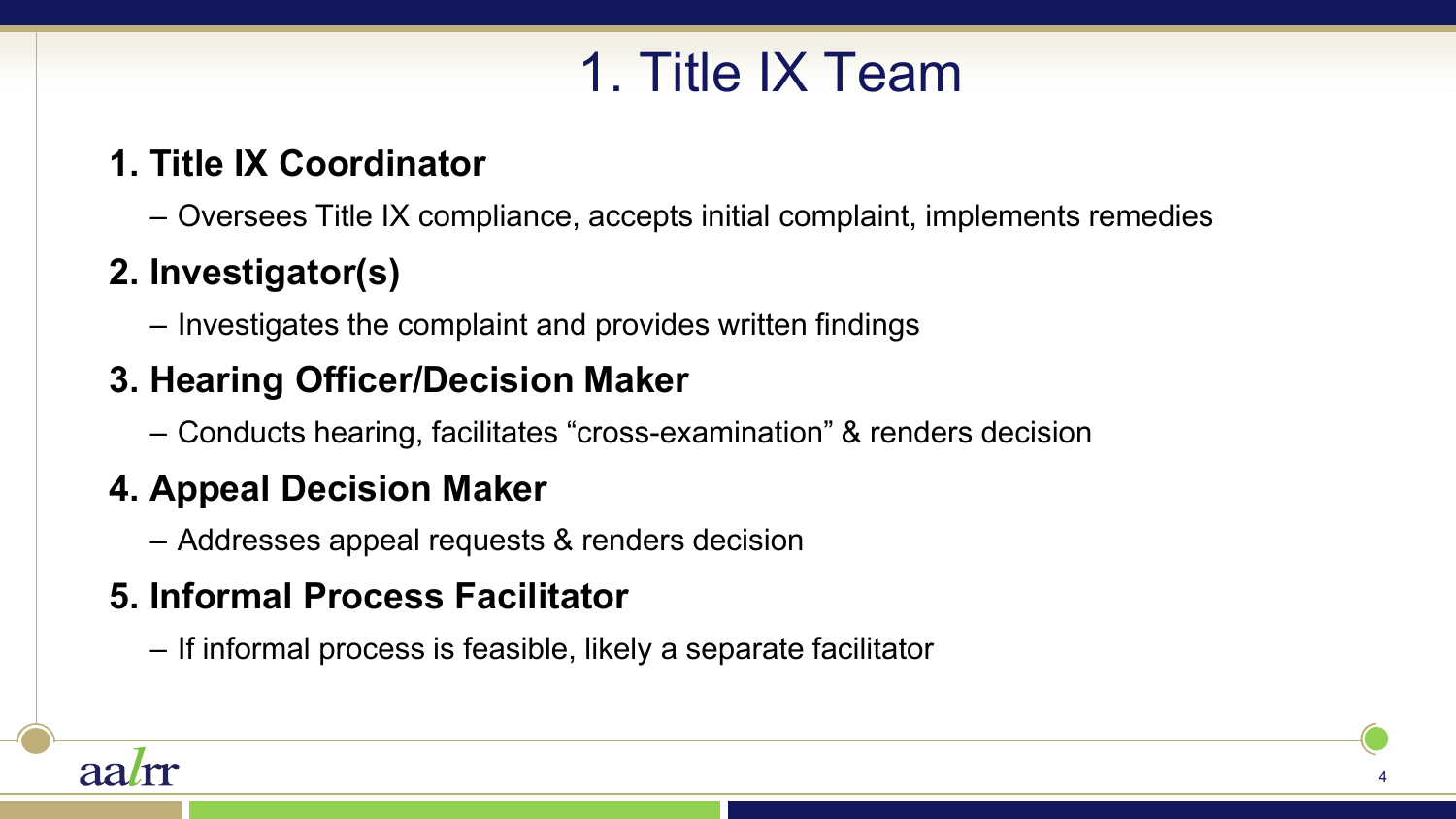### Title IX Team: Title IX Coordinator

**Title IX Coordinator Duties:** 

aa*l*m

- Coordinates Title IX compliance and training
- Conducts Intake meeting with Complainant
- Offers supportive measures to Complainant & Respondent
- Explains grievance process, accepts formal complaint & determines mandatory dismissal
- Evaluates emergency removal
- Evaluates use of informal resolution process
- Assigns unbiased investigator free from conflicts
- Sends notices (e.g., Notice of Allegations)
- Considers permissive dismissal of complaint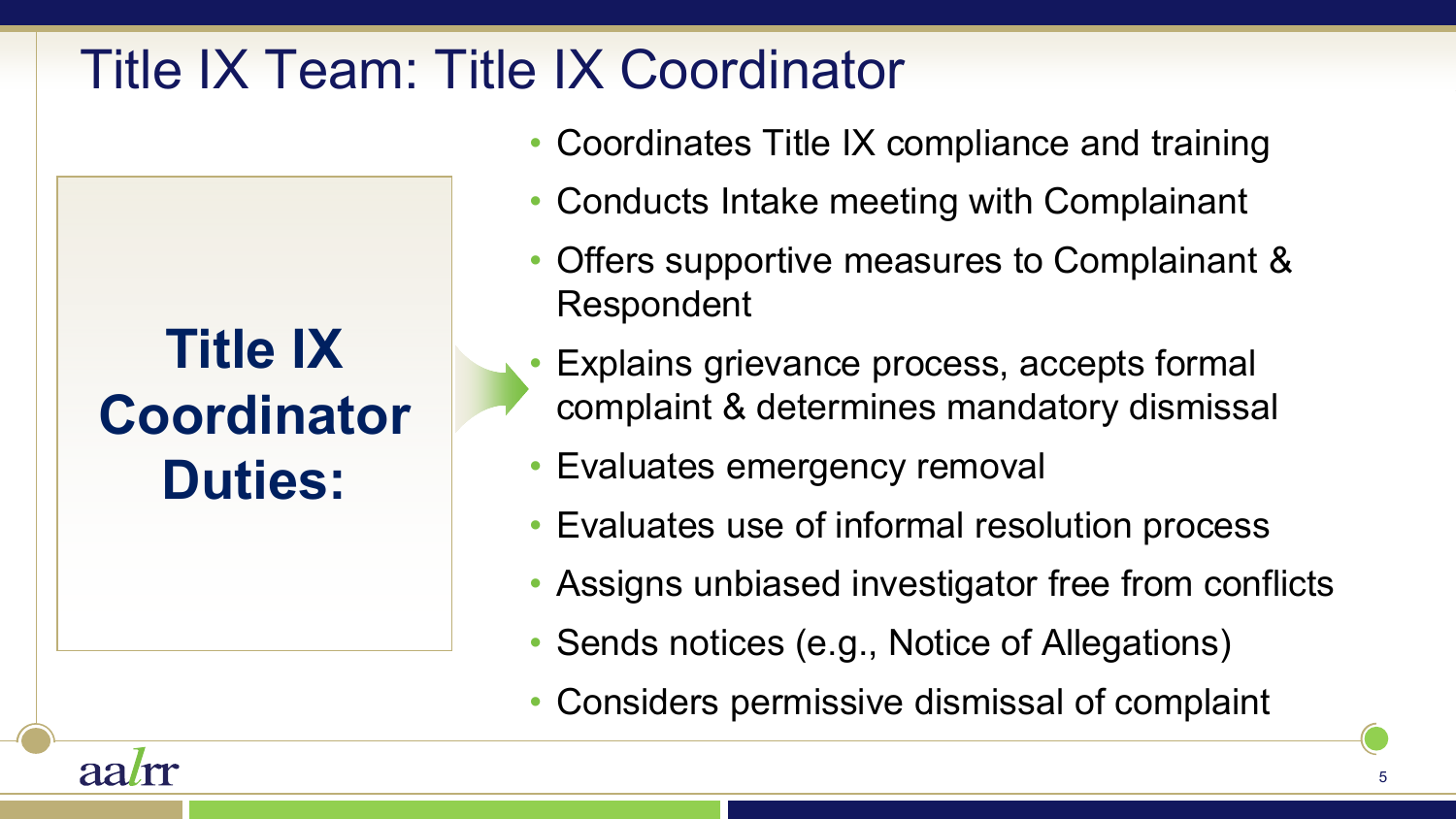### Title IX Team: Title IX Coordinator

### **Title IX Coordinator duties, continued:**

- Reviews investigative reports, written decision, & appeal decision, but *does not make decision* about responsibility
- Drafts letter of outcome after written decision issued
- *Likely does not* determine sanctions
- If applicable, ensures effective implementation of remedies for Complainant, sanctions for Respondent, and overall corrective plan
- *May* investigate when needed
- *May* act as facilitator of an informal resolution process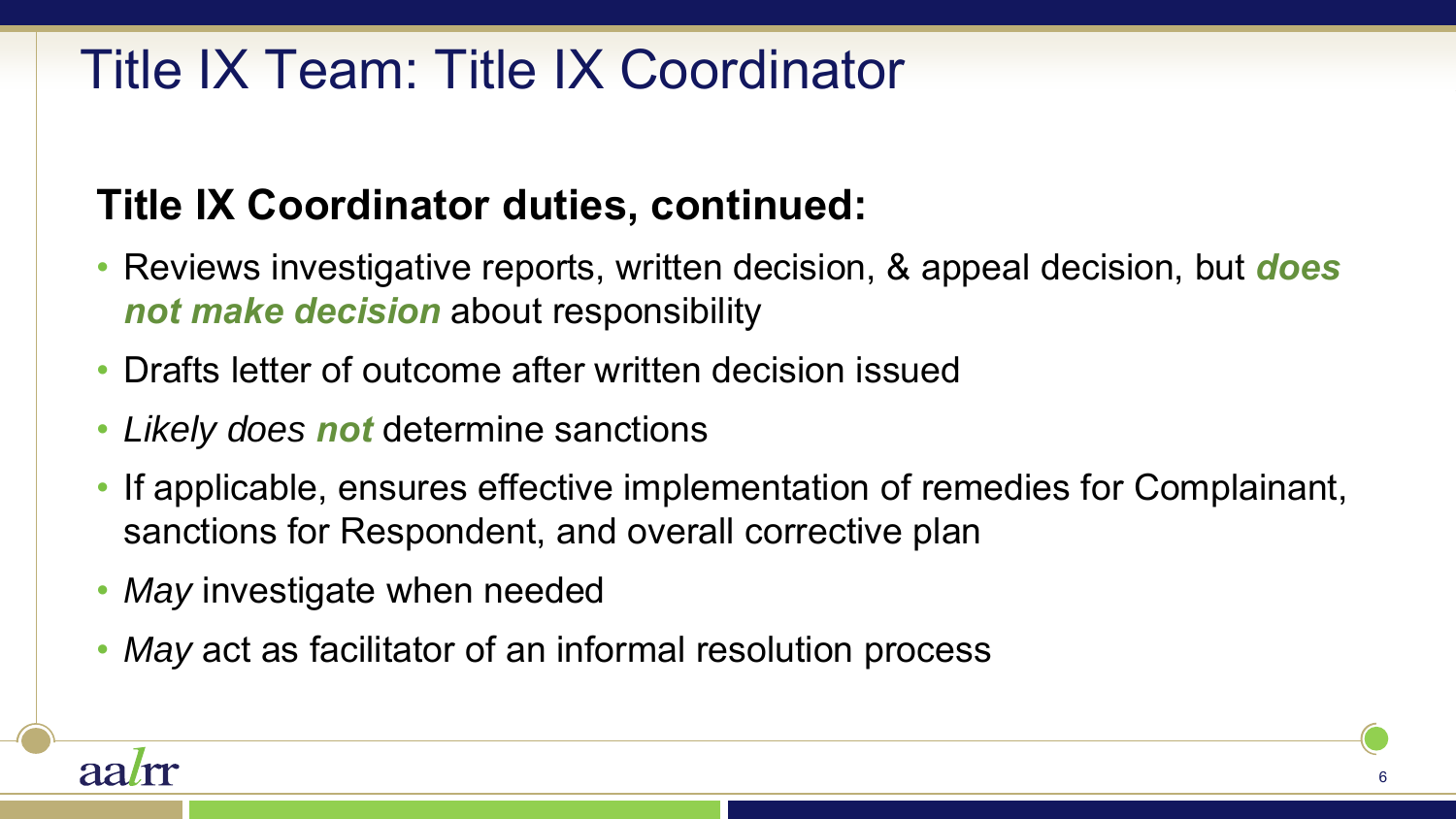# Meeting with Complainant

### **The Title IX Coordinator:**

- Promptly schedules a meeting with Complainant and listens to allegations and concerns
- If Complainant describes sexual harassment allegations, the Title IX Coordinator explains the Title IX grievance process
- Informs Complainant of the right to file or *not* to file a formal complaint and the right to supportive measures even if a formal complaint is not filed
- If *no* formal complaint filed, Title IX Coordinator informs Complainant of right to file a formal complaint at a later time and assesses whether to independently initiate a complaint based on a threat to safety

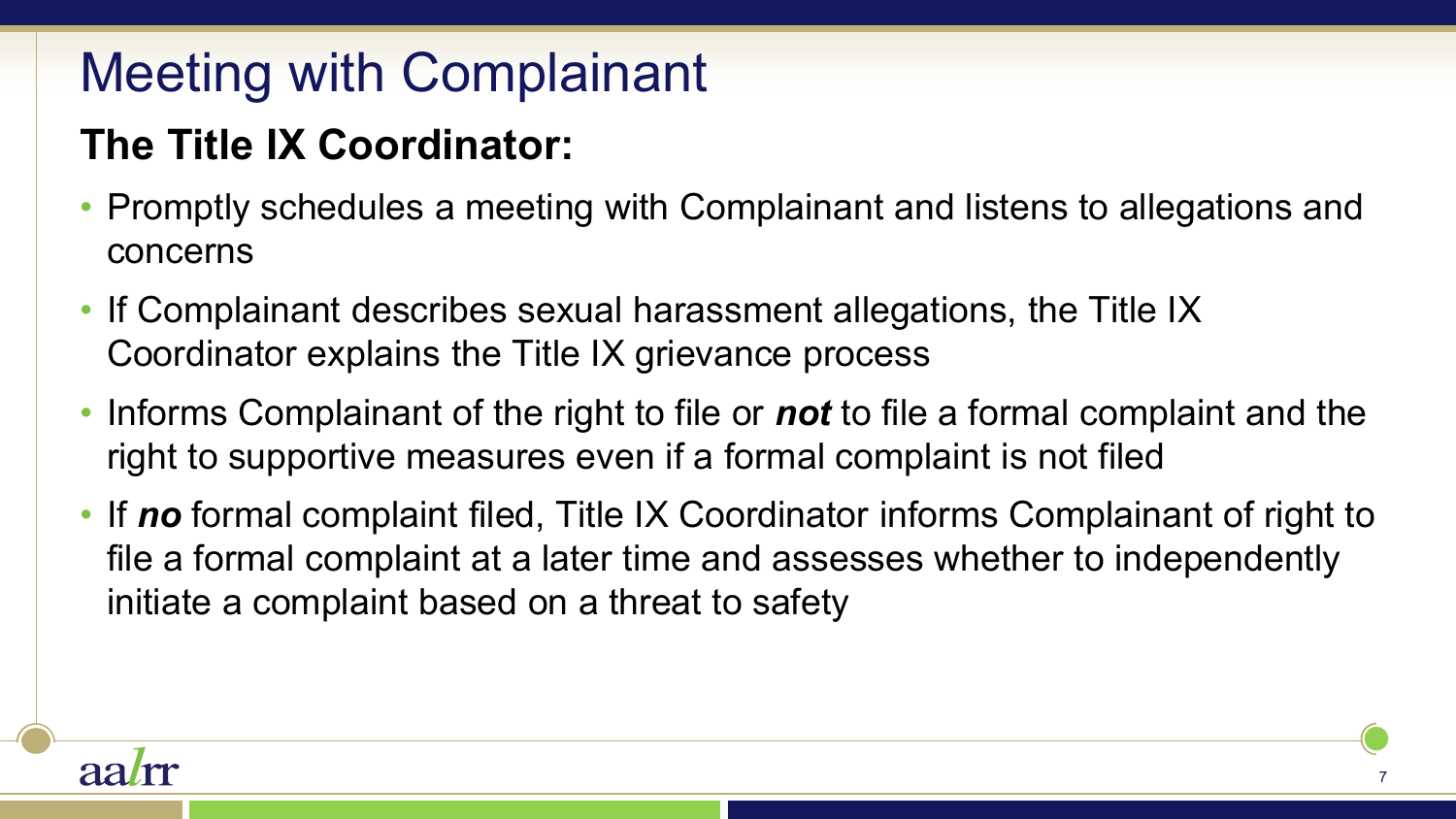# Meeting with Complainant

### **The Title IX Coordinator:**

- If a formal complaint is filed, Title IX Coordinator gathers the signature of Complainant, parent/guardian, and/or Title IX Coordinator
- Informs Complainant of right to request an informal resolution process after submission of a formal complaint and the right to exit informal resolution process at any time
- If a formal complaint is filed, Title IX Coordinator determines if the complaint falls within the scope of mandatory dismissal and informs Complainant and Respondent
- Best practice to provide a written summary of the intake meeting

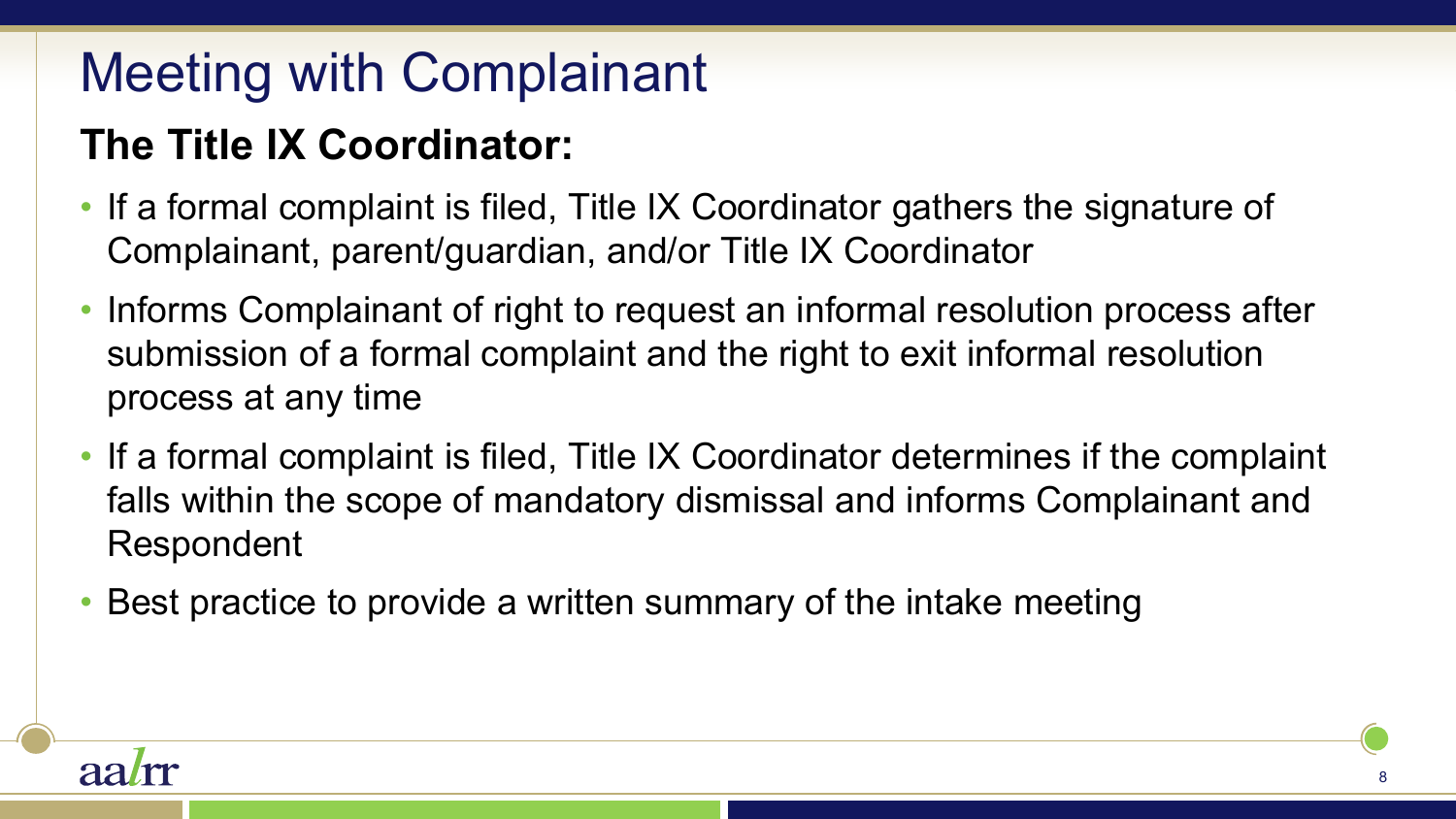# Title IX Team: Investigator(s)

- Trained and Knowledgeable
- Impartial, unbiased, & free from general or specific conflicts of interest
- Investigates formal complaint
	- Reviews complaint
	- Gathers, reviews, weighs, and synthesizes evidence
	- Interviews parties and witnesses
	- Assesses relevance and credibility
- Coordinates two review processes and assesses responses
- Prepares a written investigative report and compiles evidence
- Investigator does *not* make decision about whether Respondent is "responsible" for violation of sexual harassment policy



**Investigator** 

**Role:**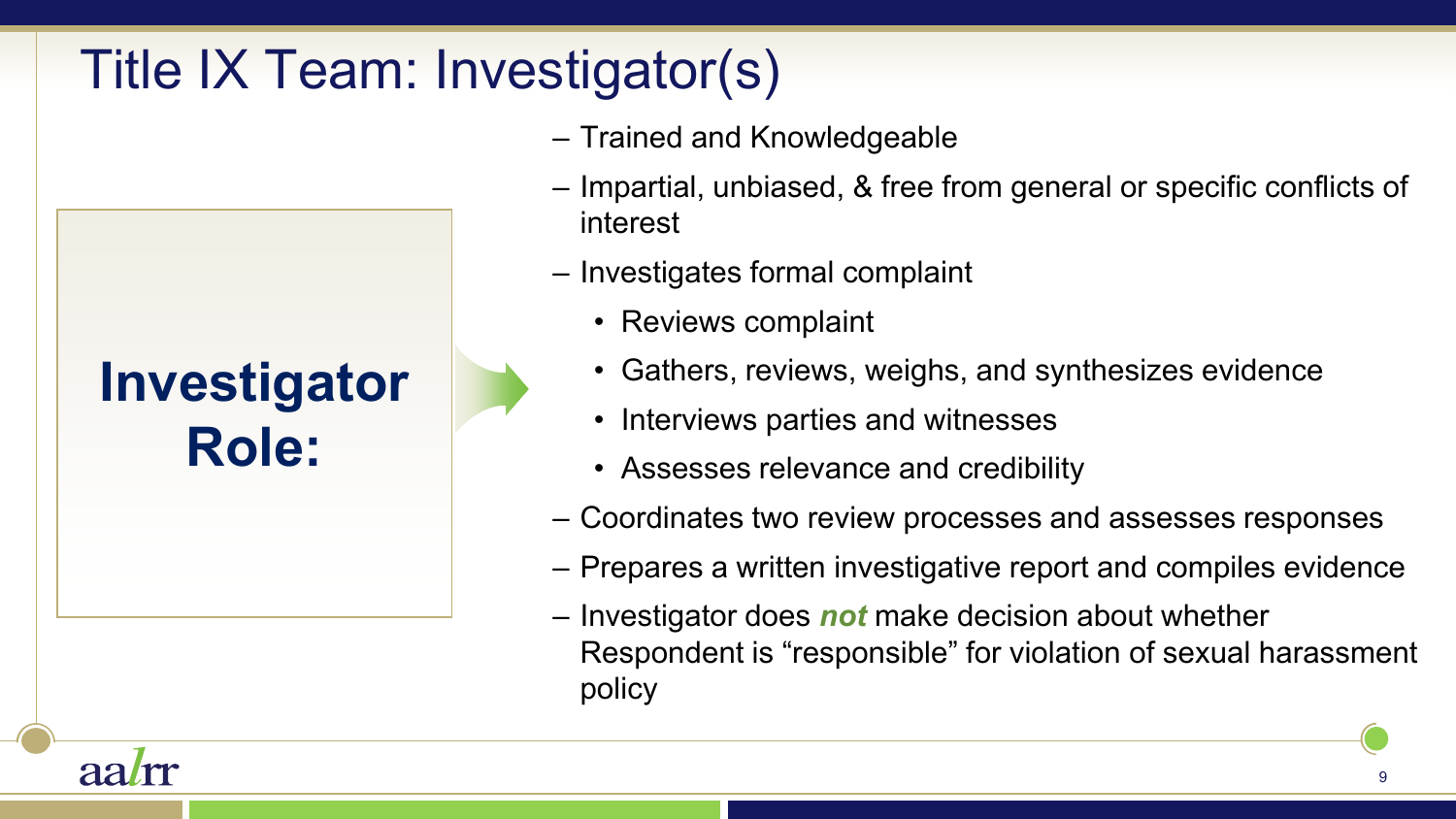### Title IX Team: Decision Maker

**Decision Maker** 

**Role:**

aalm

- Reviews Final Investigative Report with "fresh eyes" to see if any information is missing or incomplete
- Hearing officer and/or panel conducts hearing & asks questions of parties and witnesses
- Advisors facilitate "cross-examination" between parties
- Makes conclusions about whether alleged conduct occurred and the determination of responsibility
- Prepares written determination with findings of fact, conclusions, and rationale for the result as to each allegation
- If applicable, recommends sanctions and remedies

10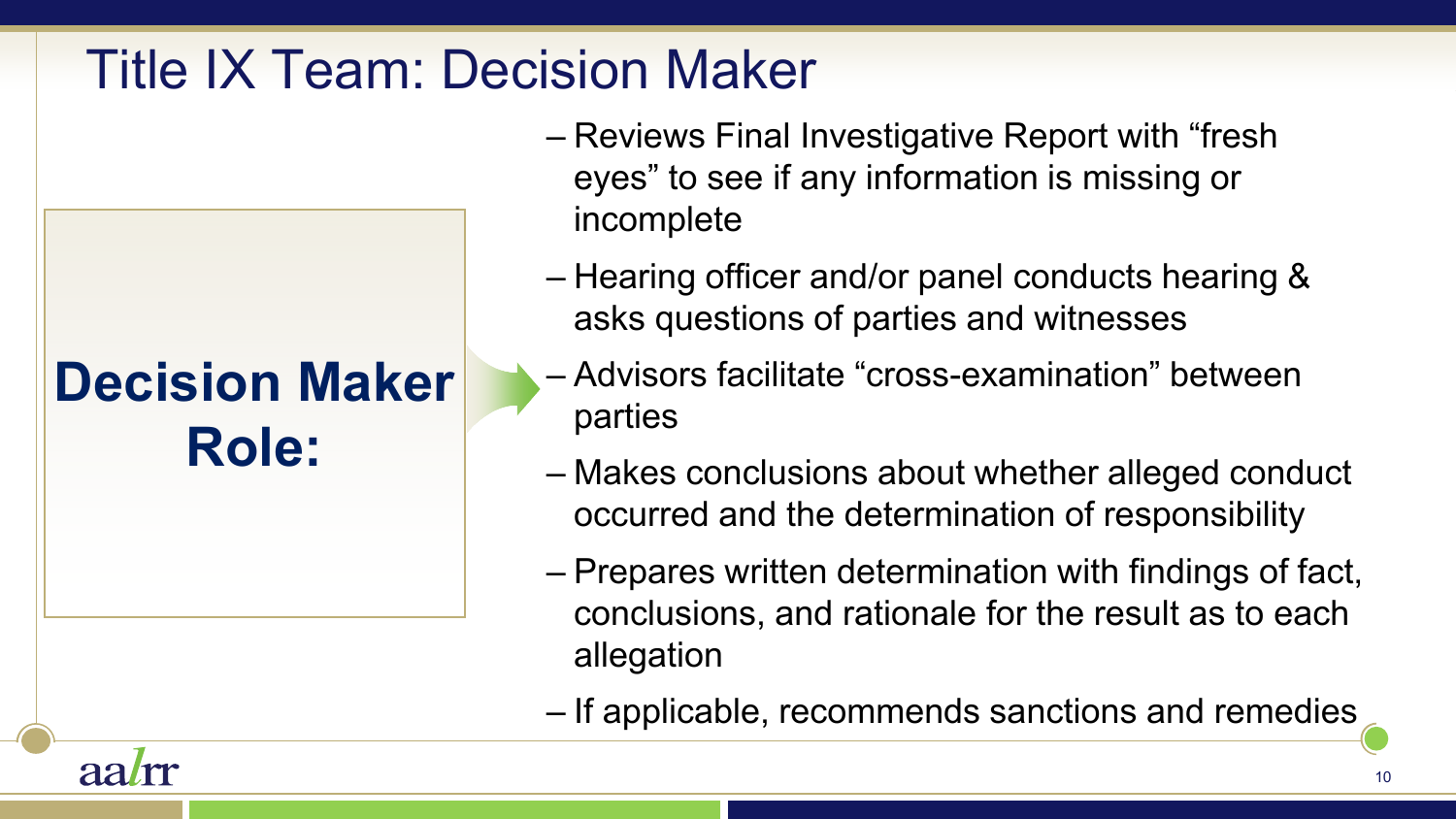### Title IX Team: Appeals Officer

# **Appeal Officer Role:**

- If an appeal is filed, the Appeal Officer evaluates the appeal request(s) to determine if within the scope of appeal
- Provides a written Notice of Appeal to both parties
- Reviews both written statements and arguments from the parties
- Renders written decision on appeal and explains rationale for the result
- Provides the written decision to parties at same time

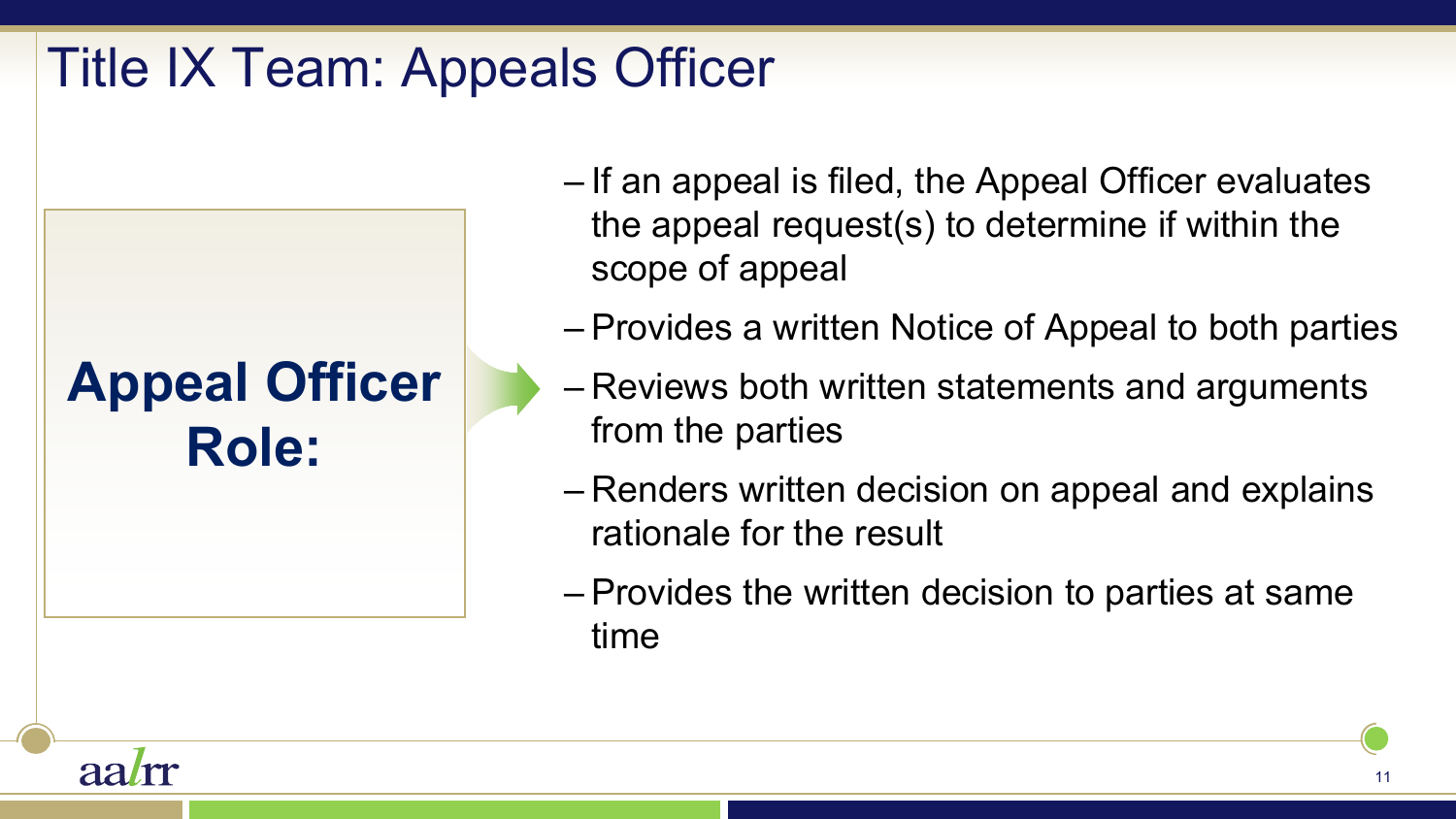### Title IX Team: Informal Resolution Process Facilitator

**Informal Resolution Process Facilitator Role:** 

aa*l*m

- Cannot require the parties to participate in informal process or to waive the right to an investigation
- Obtains voluntary, written consent of the parties to resolve the matter anytime before a determination of responsibility is made
- Process does not involve full investigation or adjudication, but includes a written notice to the parties disclosing the allegations, the requirements of the process, and notice that the parties can withdraw and resume the grievance process
- May consider the use of a trained mediator or trained restorative justice facilitator, if requested and appropriate
- Process cannot be used where an employee is alleged to have sexually harassed a student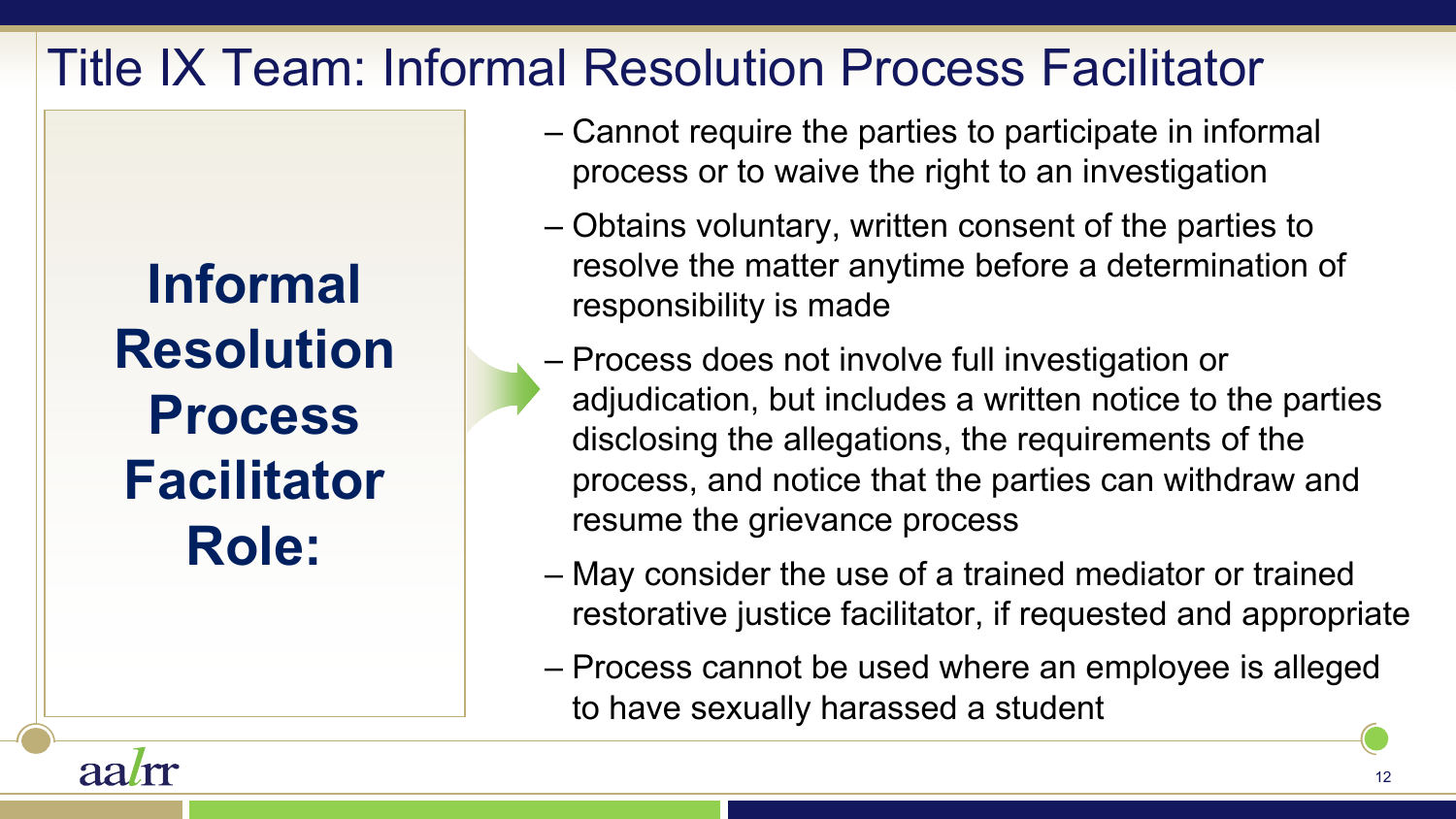# 2. Sexual Harassment

### Sexual harassment is conduct on the *basis of sex* under one of following:

#### **1. Quid Pro Quo Harassment**

– An **employee** conditioning the provision of an aid, benefit, or service of the educational entity on an individual's participation in unwelcome sexual conduct

#### **2. Hostile Environment Sexual Harassment**

– Unwelcome conduct determined by a reasonable person to be so severe, pervasive, *and* objectively offensive that effectively denies equal access to the educational program or activity

#### **3. "Sexual Acts"**

– Sexual assault (Clery Act), dating violence, domestic violence, or stalking (VAWA)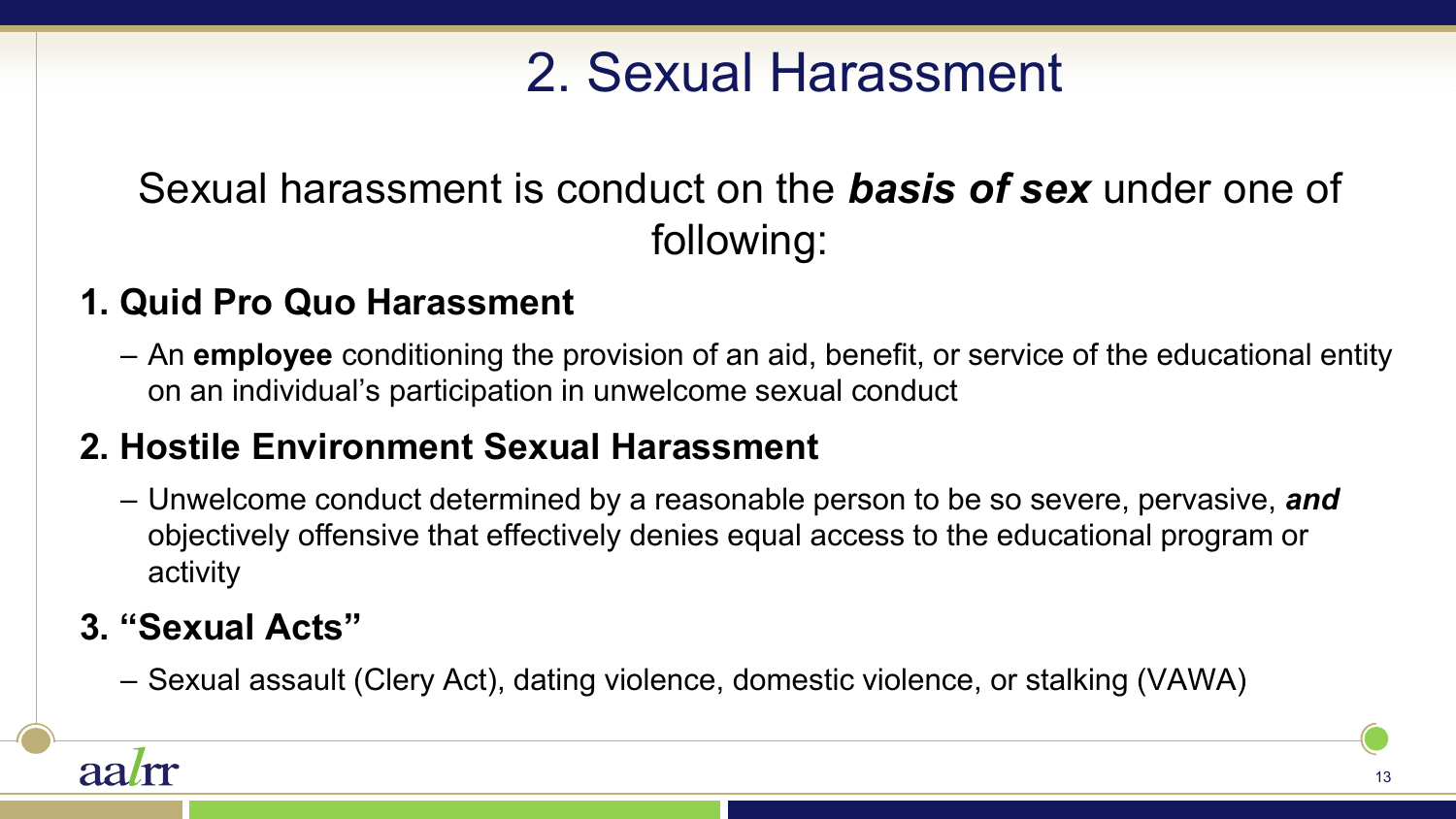### Other Sexual Acts as Sexual Harassment under Title IX

### **1. Sexual Assault**

#### – **Forcible:**

• Any sexual act directed against Complainant, forcibly, against Complainant's will, or without consent, including rape, sodomy, sexual assault with an object, and fondling

#### – **Nonforcible:**

• Offenses that do not involve force where the Complainant is incapable of giving consent, including statutory rape and incest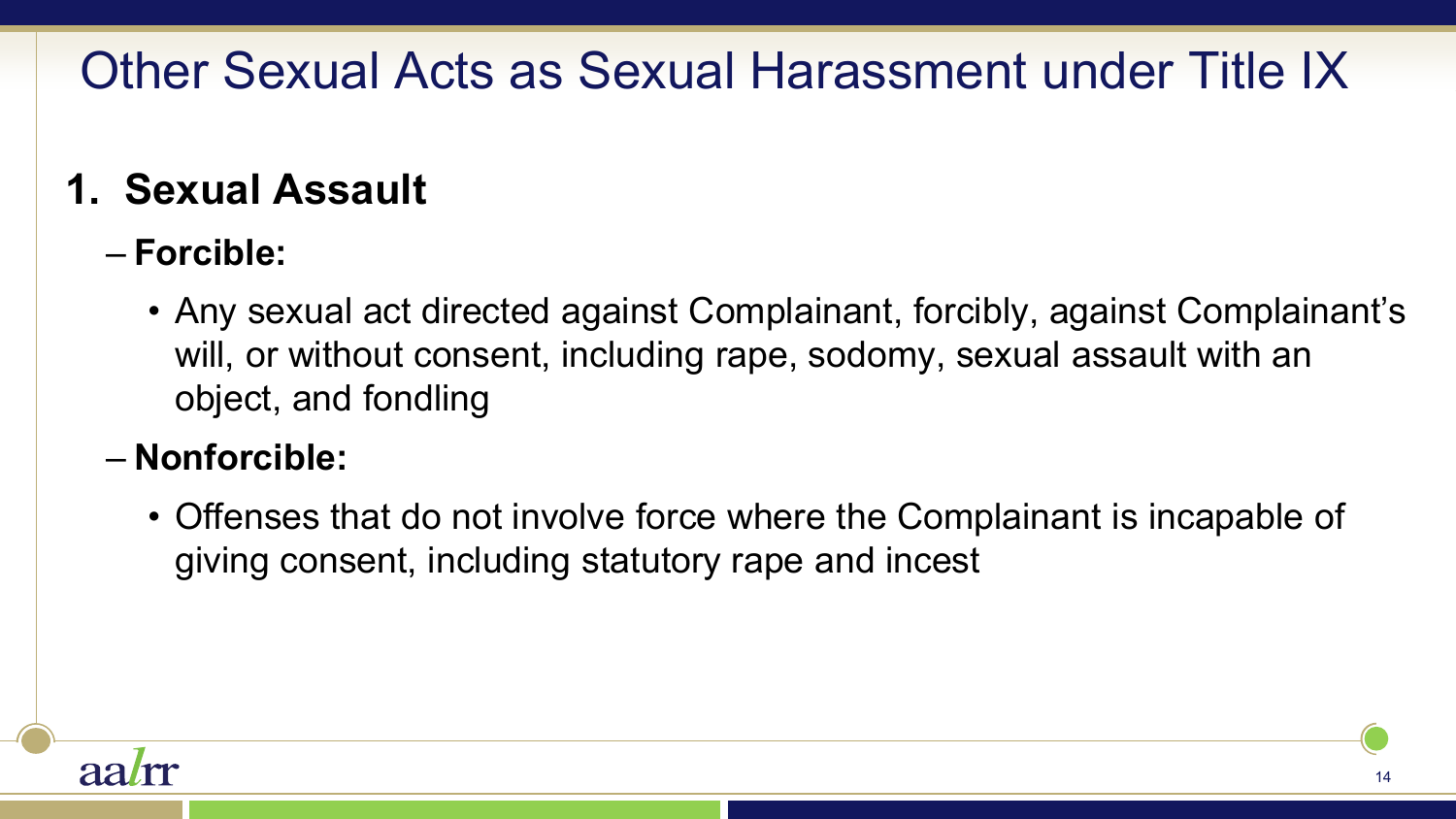### Other Sexual Acts

### **2. Dating Violence (34 U.S.C. 12291(a)(10))**

- Violence (on the basis of sex) committed by Respondent:
	- who is or has been in a social relationship of a romantic or intimate nature with the Complainant; and
	- where the existence of such a relationship shall be determined based on a consideration of the following factors:
		- (i) The length of the relationship
		- (ii) The type of relationship
		- (iii) The frequency of interaction between the persons involved in the relationship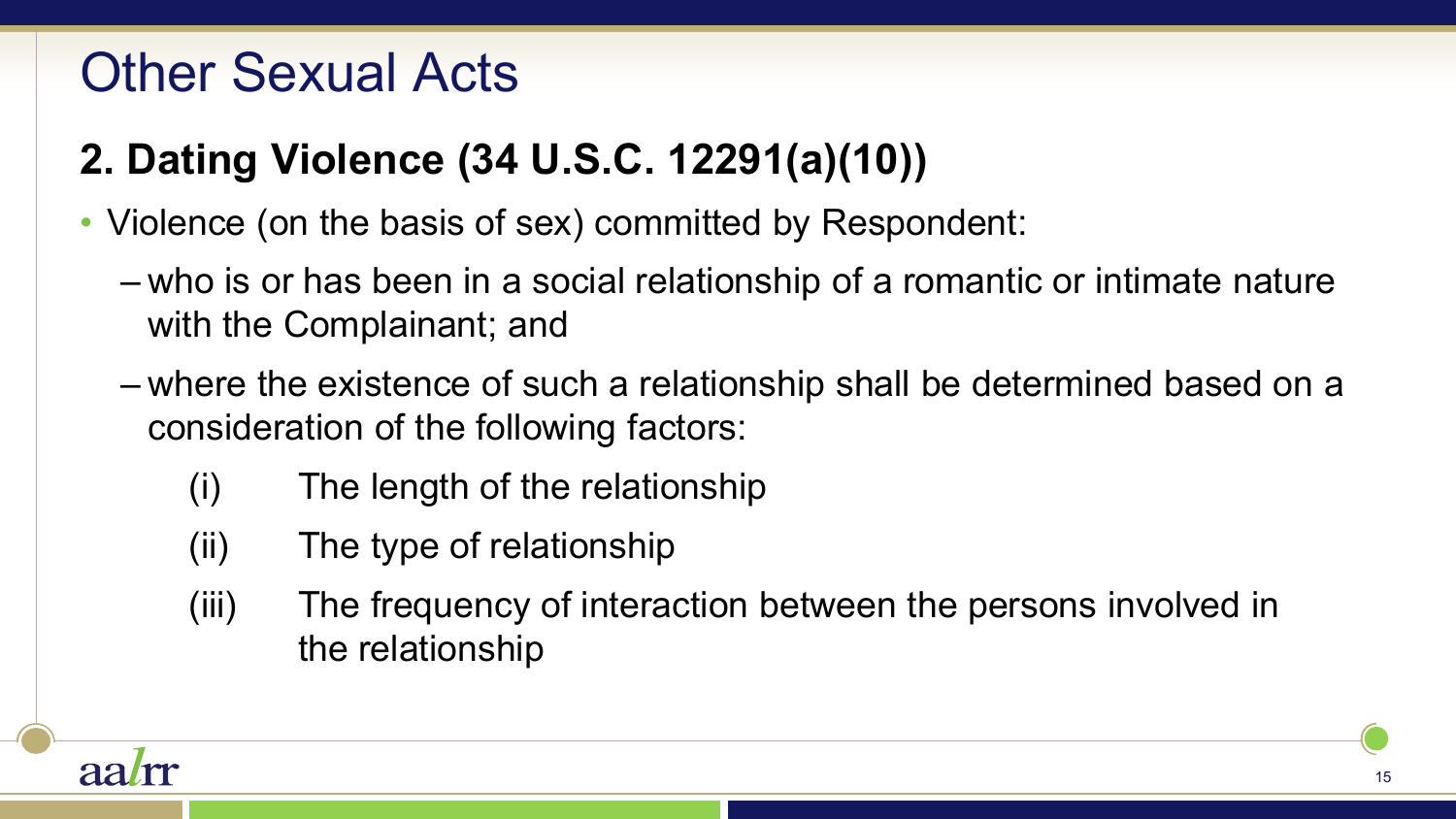### Other Sexual Acts

### **3. Domestic Violence (34 U.S.C. 12291(a)(8))**

Felony or misdemeanor crimes of violence (on the basis of sex) committed by:

- A current or former spouse or intimate partner of the Complainant
- A person with whom the Complainant shares a child in common
- A person who is cohabitating with or has cohabitated with the Complainant as a spouse or intimate partner
- A person similarly situated to a spouse of the Complainant under the domestic or family violence laws of the jurisdiction receiving grant monies, or
- Any other person against an adult or youth Complainant who is protected from that person's acts under the domestic or family violence laws of the jurisdiction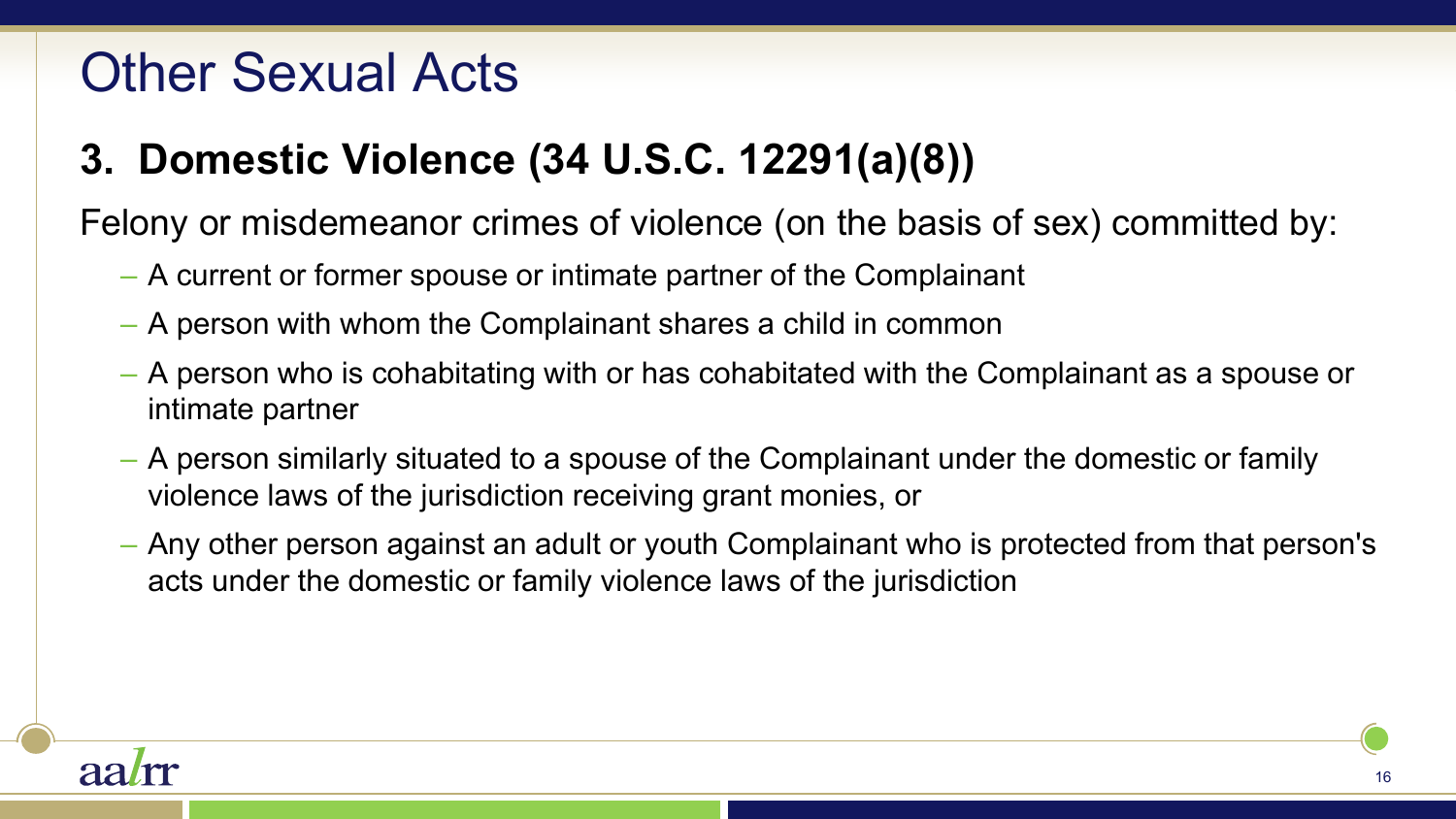### Other Sexual Acts

### **4. Stalking (34 U.S.C. 12291(a)(30))**

The term "stalking" means engaging in a course of conduct (on the basis of sex) directed at Complainant that would cause a reasonable person to:

- **Fear** for their safety or the safety of others; or
- Suffer substantial **emotional distress**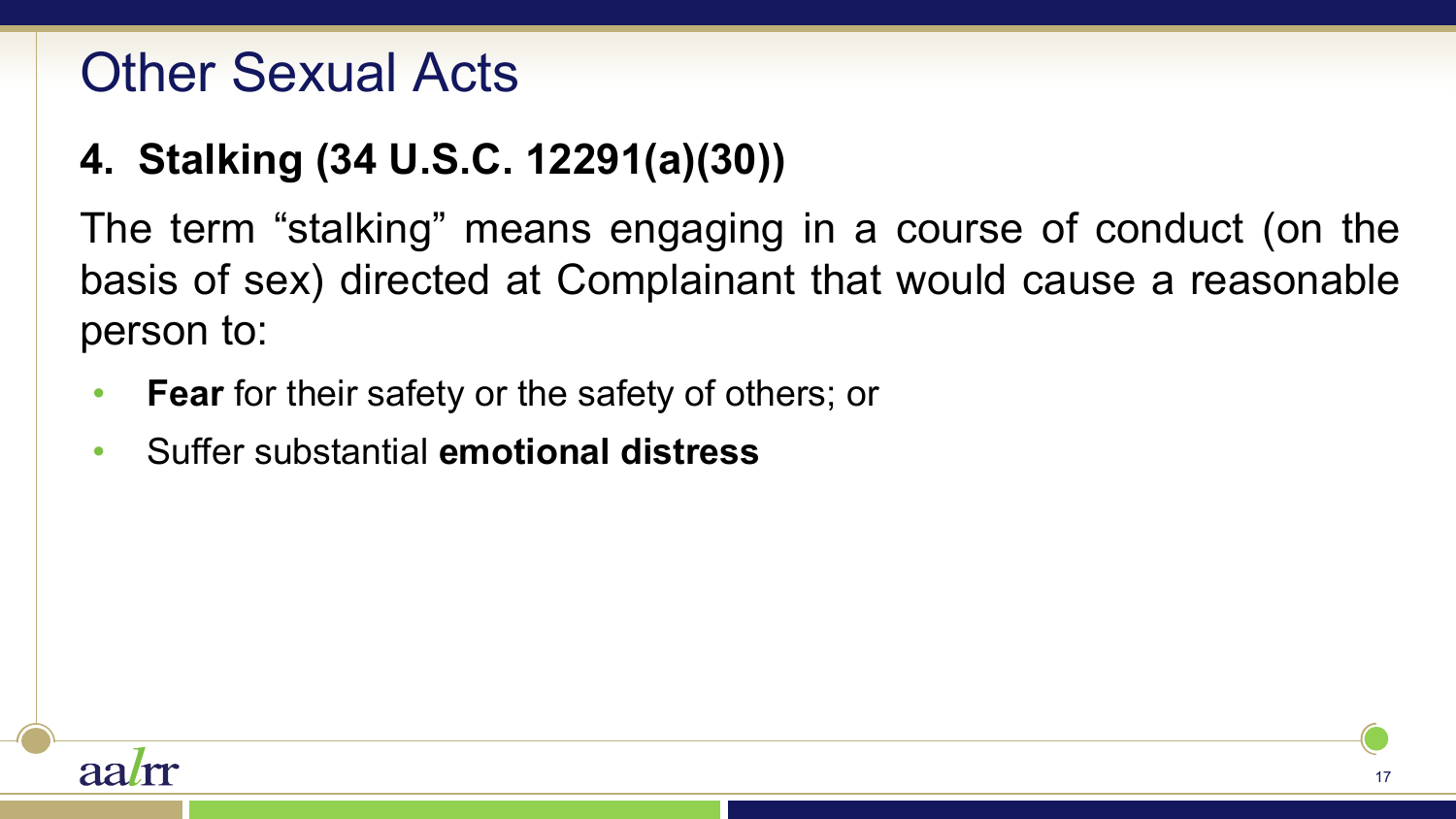# 3. Supportive Measures

#### **1. Requirement to Offer**

– Must be offered to Complainant as soon as educational entity has notice of possible Title IX allegations and to the Respondent after a formal complaint is filed

#### **2. Avoid Burden on Parties**

– Supportive Measures must be non-punitive, non-disciplinary, and not unreasonably burdensome to the other party

#### **3. Individualized**

– Ensure equal educational access, protect safety, or deter sexual harassment

#### **4. Examples**

– Counseling, course-related adjustments, modify schedule, escort, increased security and monitoring, and mutual restrictions on contact between the parties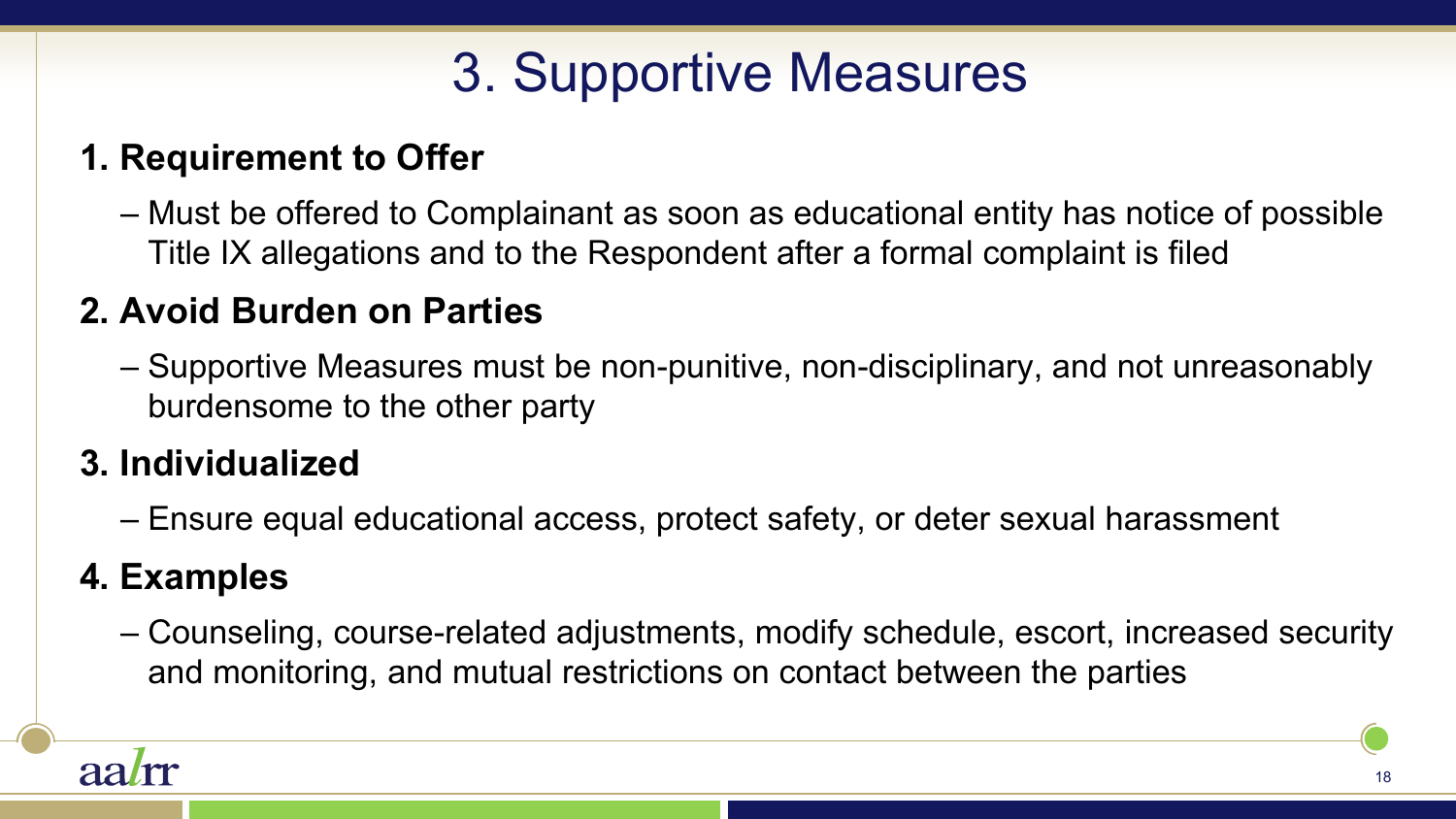### Discuss Advisor of Choice

- The Title IX regulations provide the Complainant and Respondent with the same opportunities to have *"others present"* during any grievance proceeding
	- An advisor may be a parent, family member, attorney, or other person
	- The advisor may be present for any meeting, interview, and hearing and may inspect and review any evidence obtained as part of the investigation
	- The advisor *shall* ask the cross-examination questions during the live hearing process
		- If a party does not have an advisor to conduct cross-examination at a live hearing, the institution must provide one to the party
	- The institution may establish restrictions on the extent of an advisor's participation, if restrictions apply equally to both parties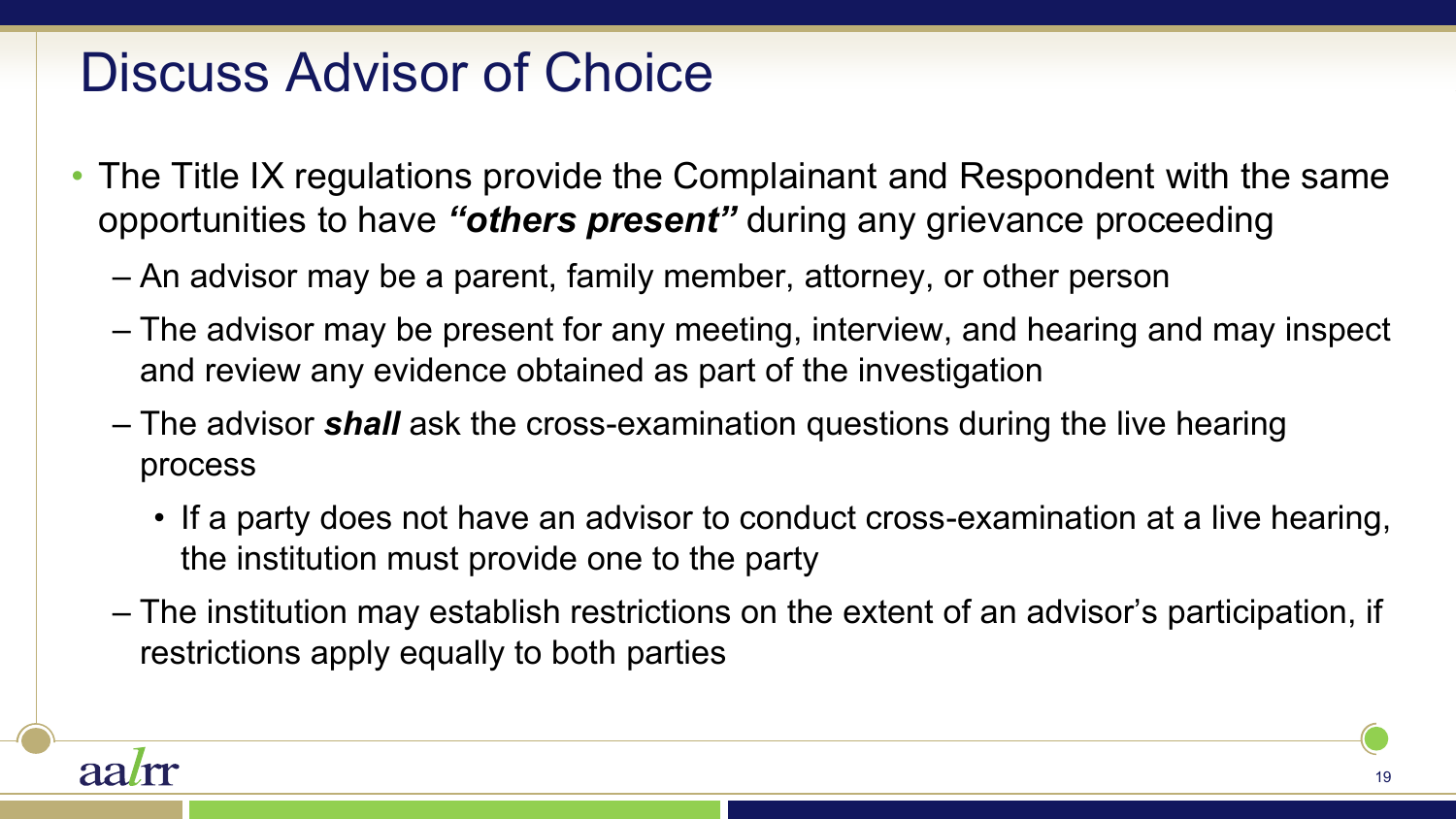### 4. Respondent's Presence on Campus

- *Employee Administrative Leave*  Institution may place a non-student employee Respondent on administrative leave, per §106.44(d) during the pendency of a grievance process that complies with §106.45
	- Remember: Follow Ed. Code section 87623 for paid administrative leave for faculty members
- *Emergency Removal Student Respondent*  Allowed when an individualized safety and risk analysis reveals that the student Respondent poses an immediate threat to the physical health or safety of any student or other individual arising from the allegations of sexual harassment
	- Respondent receives notice and opportunity to challenge the decision immediately following the removal
	- Procedure cannot modify rights under Section 504 or ADA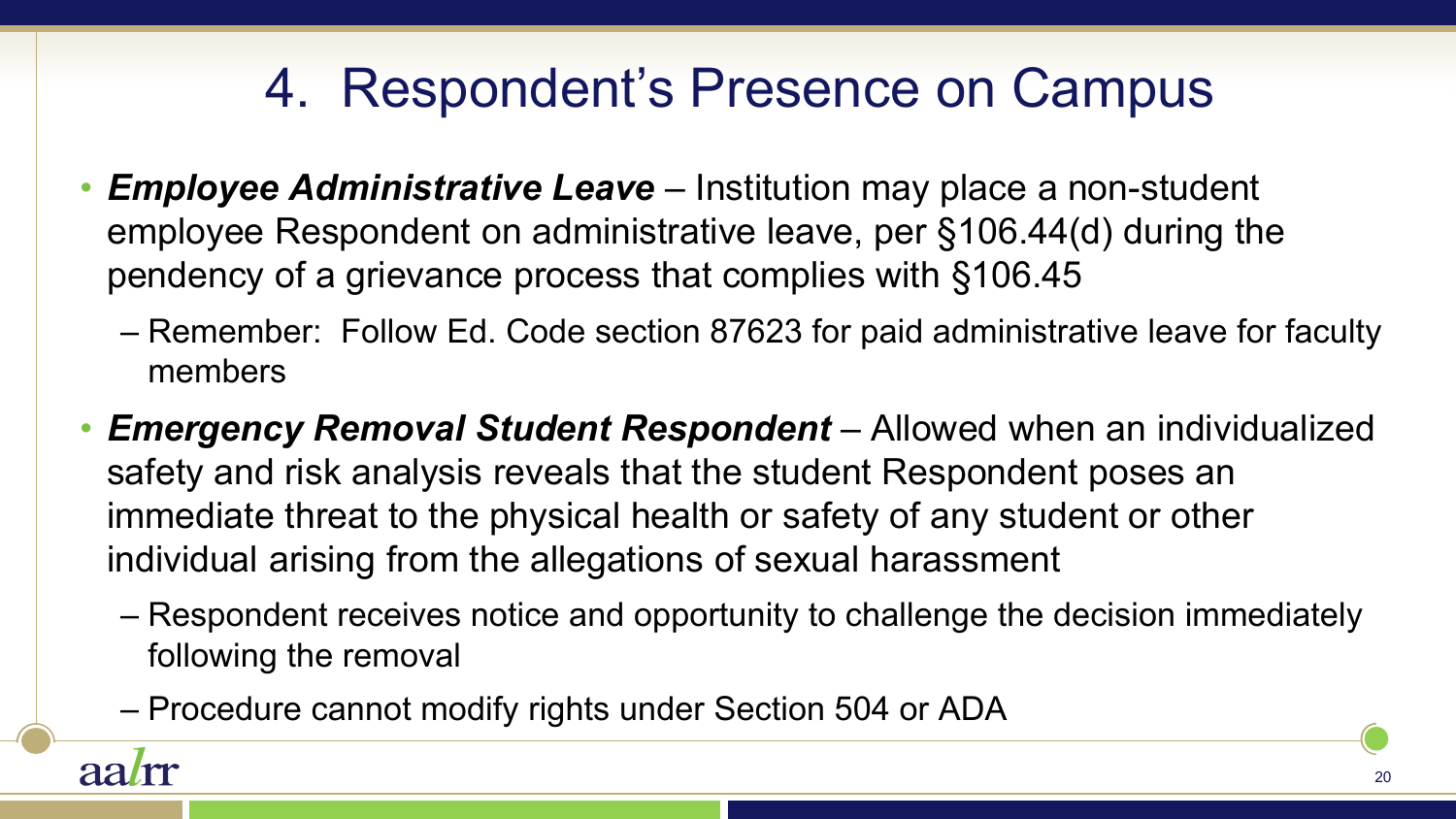# 5. Investigation

### **1. Presumption**

– The institution must presume Respondent is *not responsible* for the alleged conduct

### **2. Evidence Gathering**

- Investigator for the educational institution has the burden of proof and the burden to gather sufficient evidence; these burdens are not on the Complainant or Respondent
- Investigator cannot gather privileged information without voluntary, written consent (e.g., physician or psychiatrist records, etc.)

### **3. Written Notice with Time to Prepare**

– Provide written notice for all interviews with sufficient time for the party to prepare to participate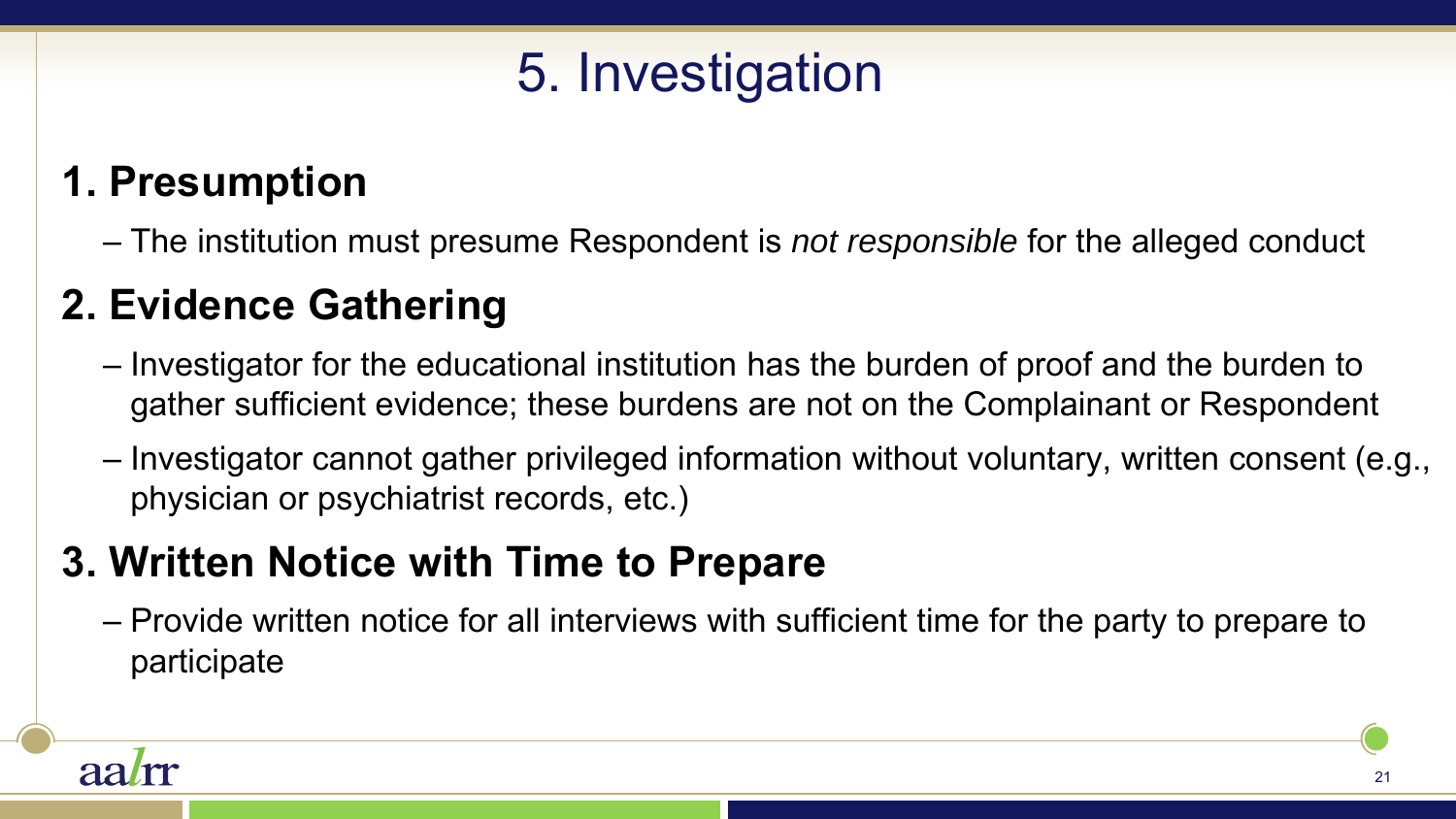### **4. Equal Opportunity for Parties**

- To present witnesses, including fact & expert witnesses and other inculpatory and exculpatory evidence
- To have an advisor present for any meeting, interview, or hearing

### **5. No "Gag" Orders or Directives**

- Cannot restrict the ability of the Complainant or Respondent to discuss the allegations under investigation or to gather and present relevant evidence
- Likely can direct parties and witnesses not to tamper with evidence

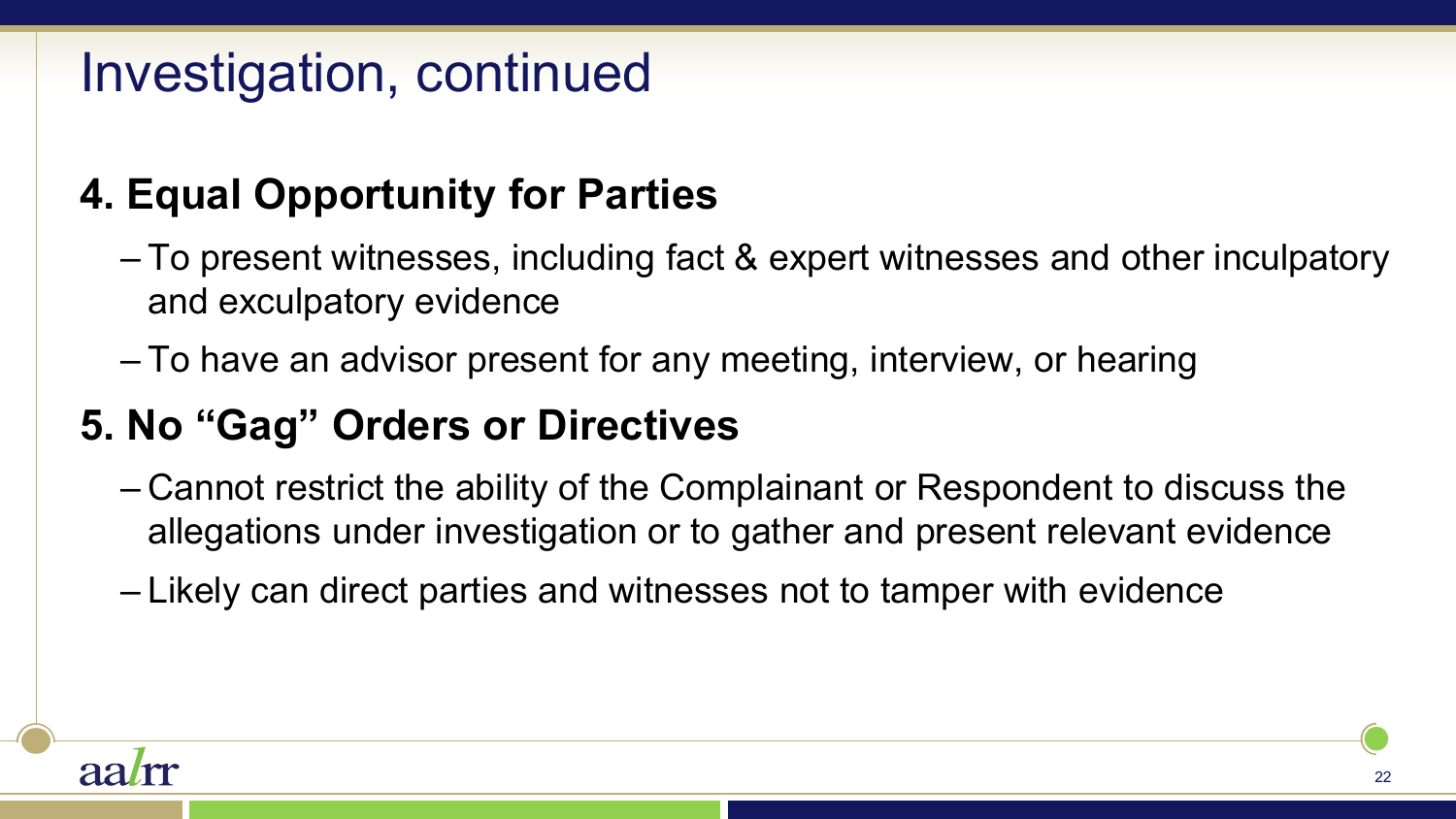### **6. Equal Opportunity to Inspect and Review Evidence**

- Provide parties with opportunity to meaningfully respond to the evidence *before* the conclusion of the investigation
- Parties may review evidence that is directly related to the allegations, including evidence which the investigator does *not* intend to rely upon, as well as inculpatory and exculpatory evidence regardless of where it was obtained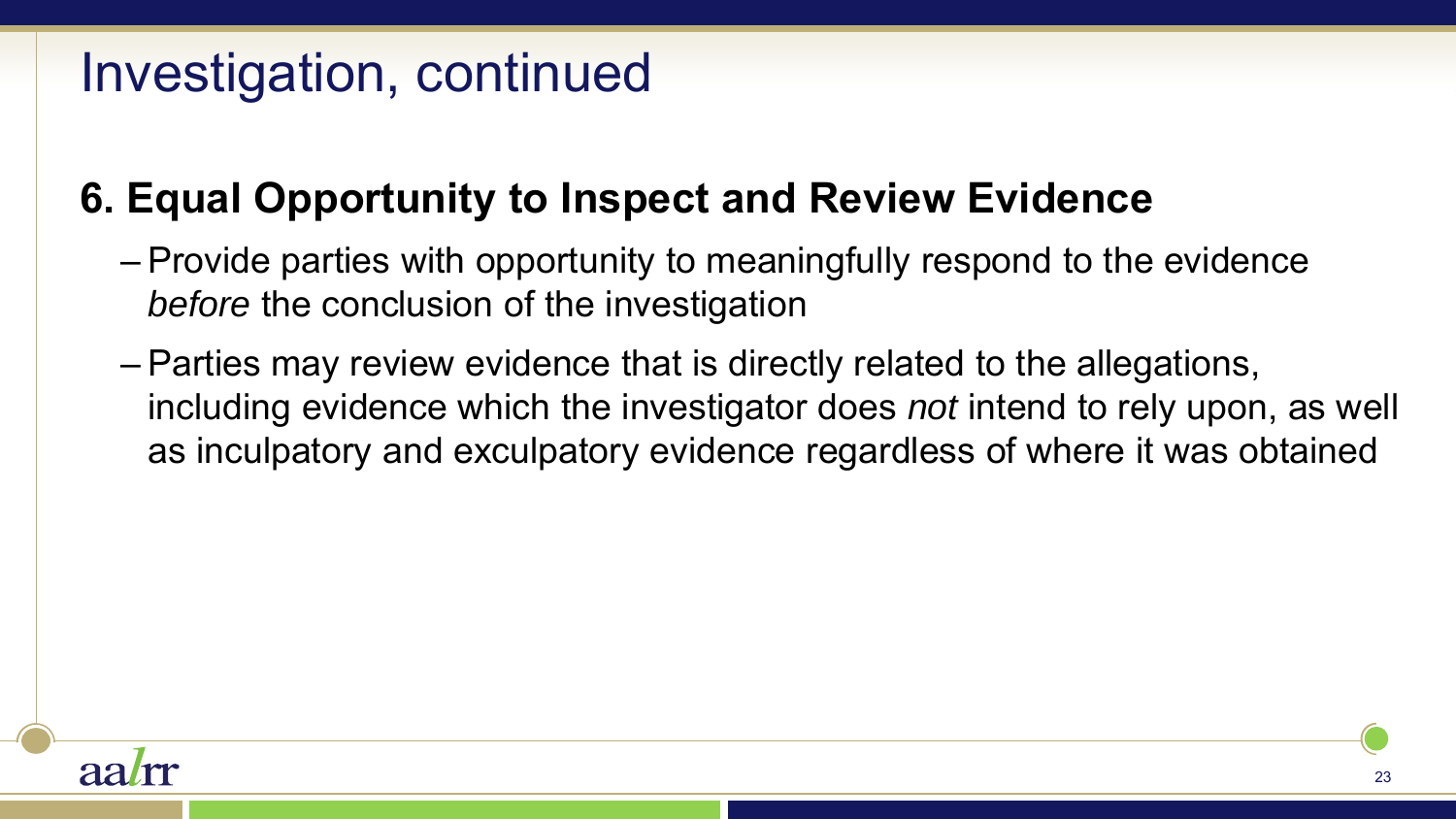### **7. Prepare and Share Draft Report of Evidence**

- Before completing the Investigative Report, provide a *Draft* **Report of Evidence and Attachments** to both parties and their advisor, if any, via electronic format or a hard copy
- Provide the parties and advisors, if any, with at least 10 days to review the Draft Report of Evidence and Attachments & submit written responses before the investigation is concluded
- Share any new evidence with the parties and continue the investigation related to new information, if needed
- Consider and incorporate new information and responses in the *Final Investigative Report*

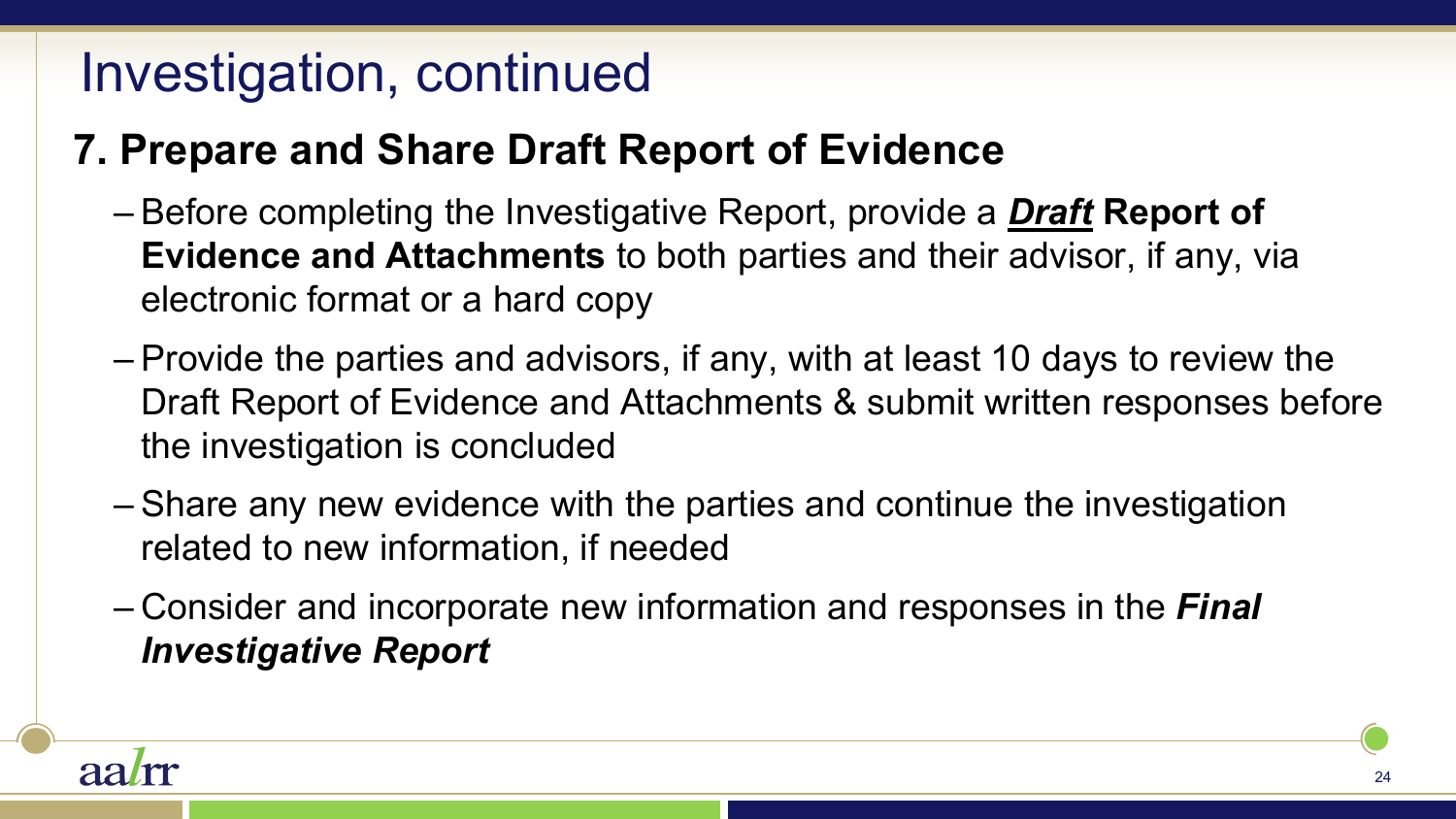### **8. Investigator Prepares Final Investigative Report**

- Fairly summarize relevant evidence
- Relevant evidence may include the weight of the evidence and/or credibility assessments

### **9. Provide Investigative Report to Parties & Advisors**

- At least 10 days prior to a hearing to determine responsibility, send the investigative report to each party and the party's advisor, if any, in an electronic format or a hard copy, for their review and written response
- Review written response, revise if needed, and attach written response to the Investigative Report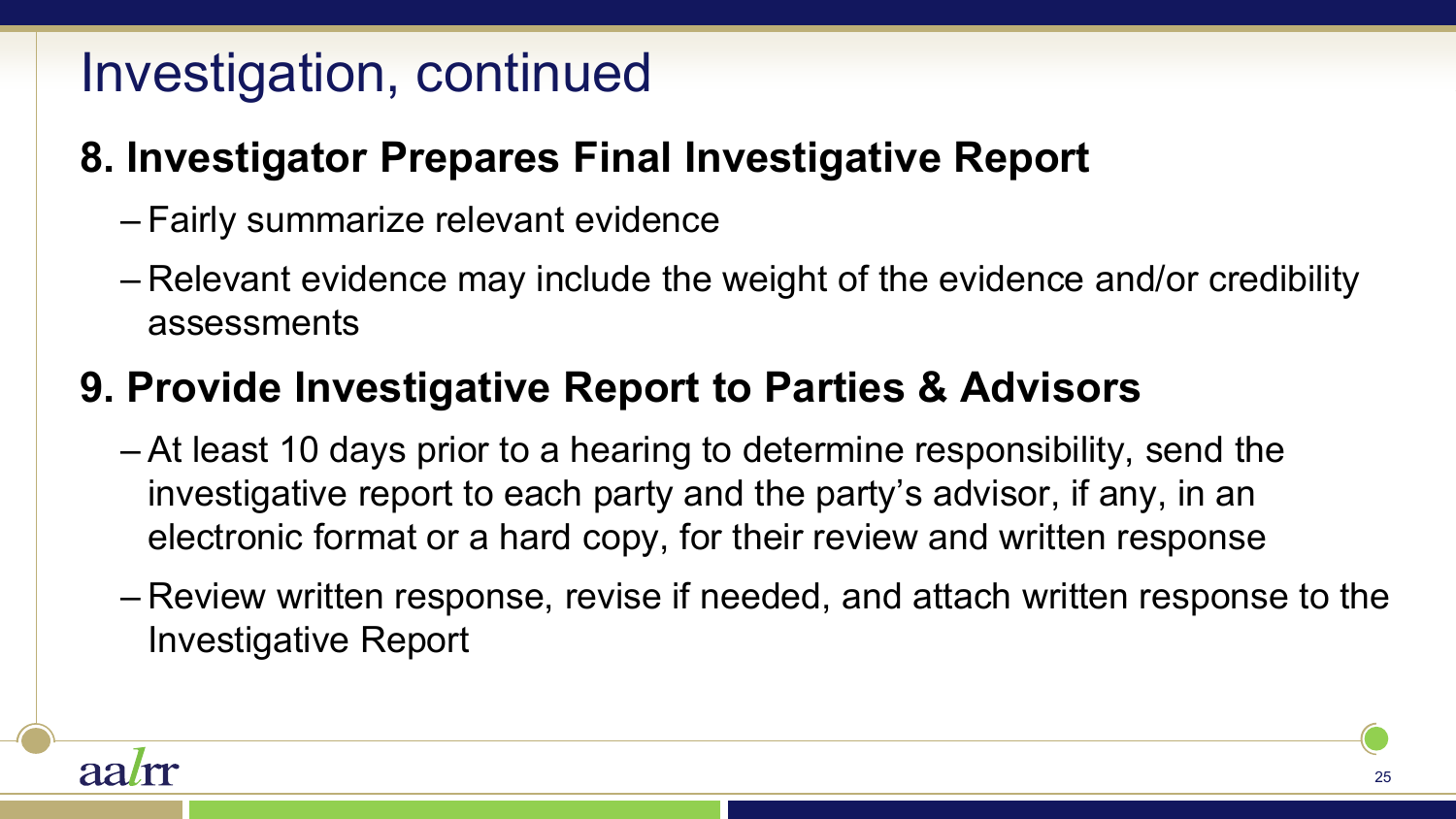# 6. Hearing

Live Hearing with Cross-Examination Required For *Postsecondary Institutions* 

#### **1. Separate Room Virtual Option**

– At request of either party, entire live hearing conducted with parties separate through technology

#### **2. Cross-Examination**

- Each party's advisor may ask other party and witnesses relevant, follow-up, and credibility questions
- Failure to be at hearing for cross-examination eliminates that person's prior statements or evidence

#### **3. Rape Shield Protections**

– Evidence about Complainant's sexual predisposition or prior sexual behavior is irrelevant unless offered to prove someone else committed the conduct or if the questions concern specific of Complainant's prior sexual behavior with Respondent to prove consent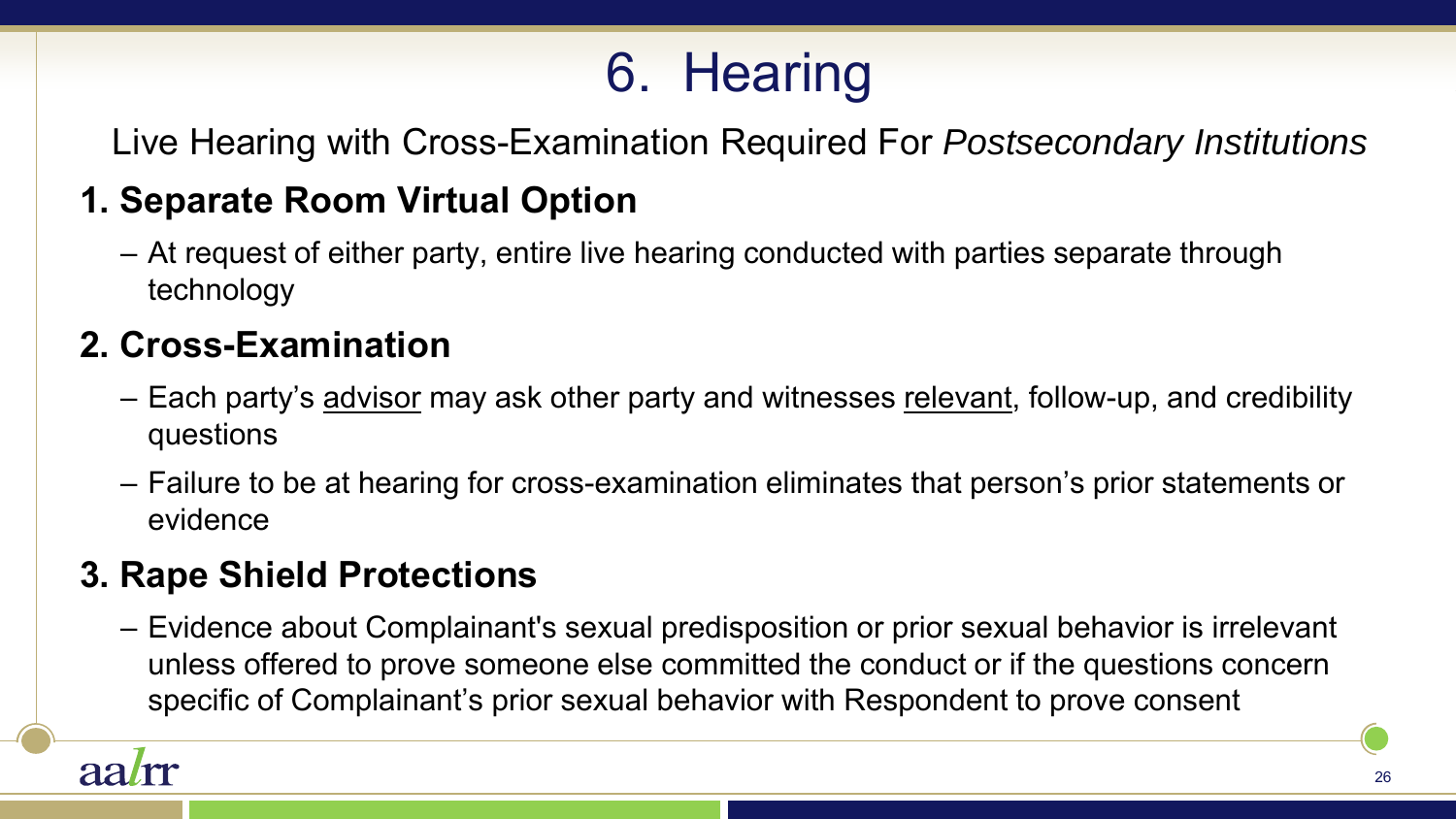# 7. Decision After Hearing

### **1. Decision Maker Determines Responsibility**

- The Decision Maker cannot be the Title IX Coordinator or investigator
- Must be trained to rule on relevant questions and weigh evidence
- Understands the "preponderance of the evidence" or "clear and convincing evidence" standard

### **2. Written Decision**

– Includes the identification of allegations, description of procedural steps taken during grievance process, findings of fact, conclusion, determination regarding responsibility, rationale, disciplinary sanction for Respondent, remedies to the Complainant, how to file an appeal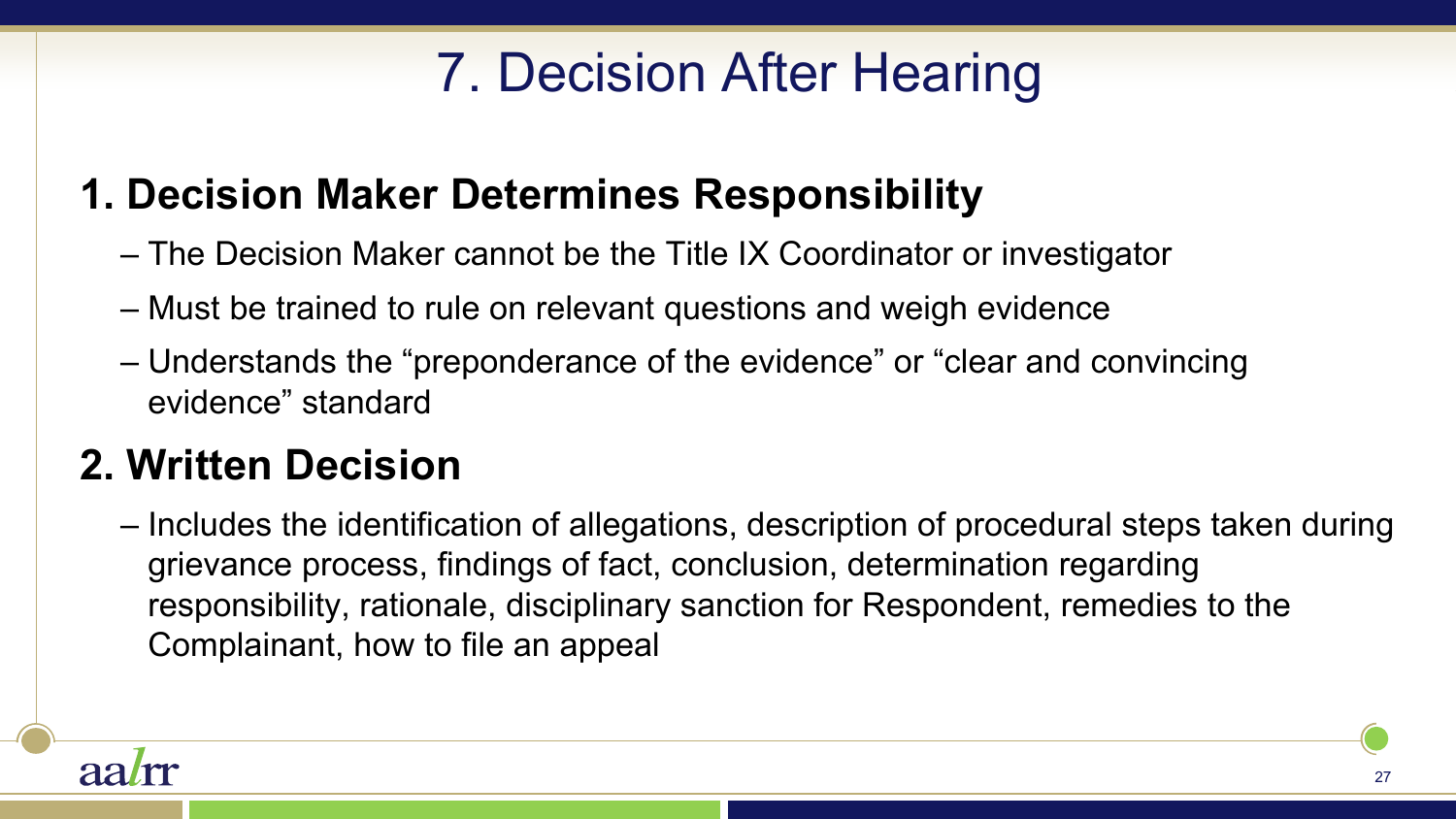# 8. Appeals

### **1. Equal Opportunity**

- Both parties must have opportunity to appeal the determination of responsibility or the dismissal of a formal complaint or allegations
- The Appeal Officer cannot be the Title IX Coordinator or the Decision Maker

### **2. Bases for Appeal**

- Procedural irregularity that affected the outcome
- New evidence that was not reasonably available & could have affected outcome
- Conflict of interest or bias for or against complainants or respondents generally or against the individual Complainant or Respondent by the Title IX Coordinator, Investigator, or Decision Maker that affected the outcome of the matter
- An educational entity may include other bases for appeal if both parties have equal right to use it

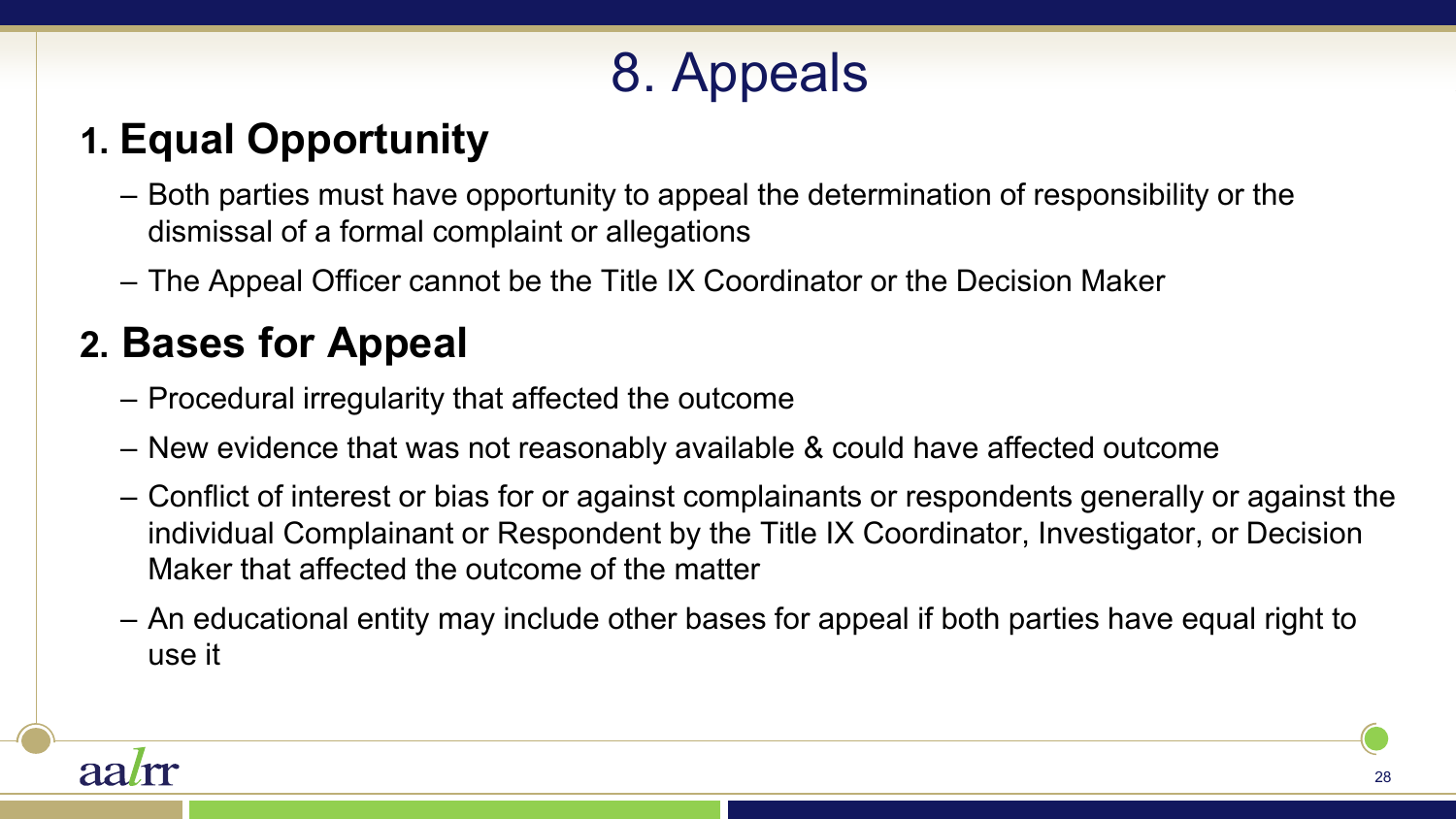# 9. Retaliation

#### **1. Section 106.71(a) – Retaliation Prohibited**

– No recipient or other person may intimidate, threaten, coerce, or discriminate against any individual for the purpose of interfering with any right or privilege secured by Title IX or because the individual has made a report or complaint, testified, assisted, or participated or refused to participate in an investigation, proceeding, or hearing.

#### **2. Avoiding the Title IX Process May Be Retaliation**

– If the alleged behavior falls under Section 106.30 definitions, a recipient cannot use the student conduct process or other complaint process as a way to avoid the rigorous Title IX grievance procedures; such a decision may constitute retaliation.

#### **3. Retaliation Complaints Filed Under Same Process**

– Retaliation complaints must be filed under the Section 106.8 grievance process.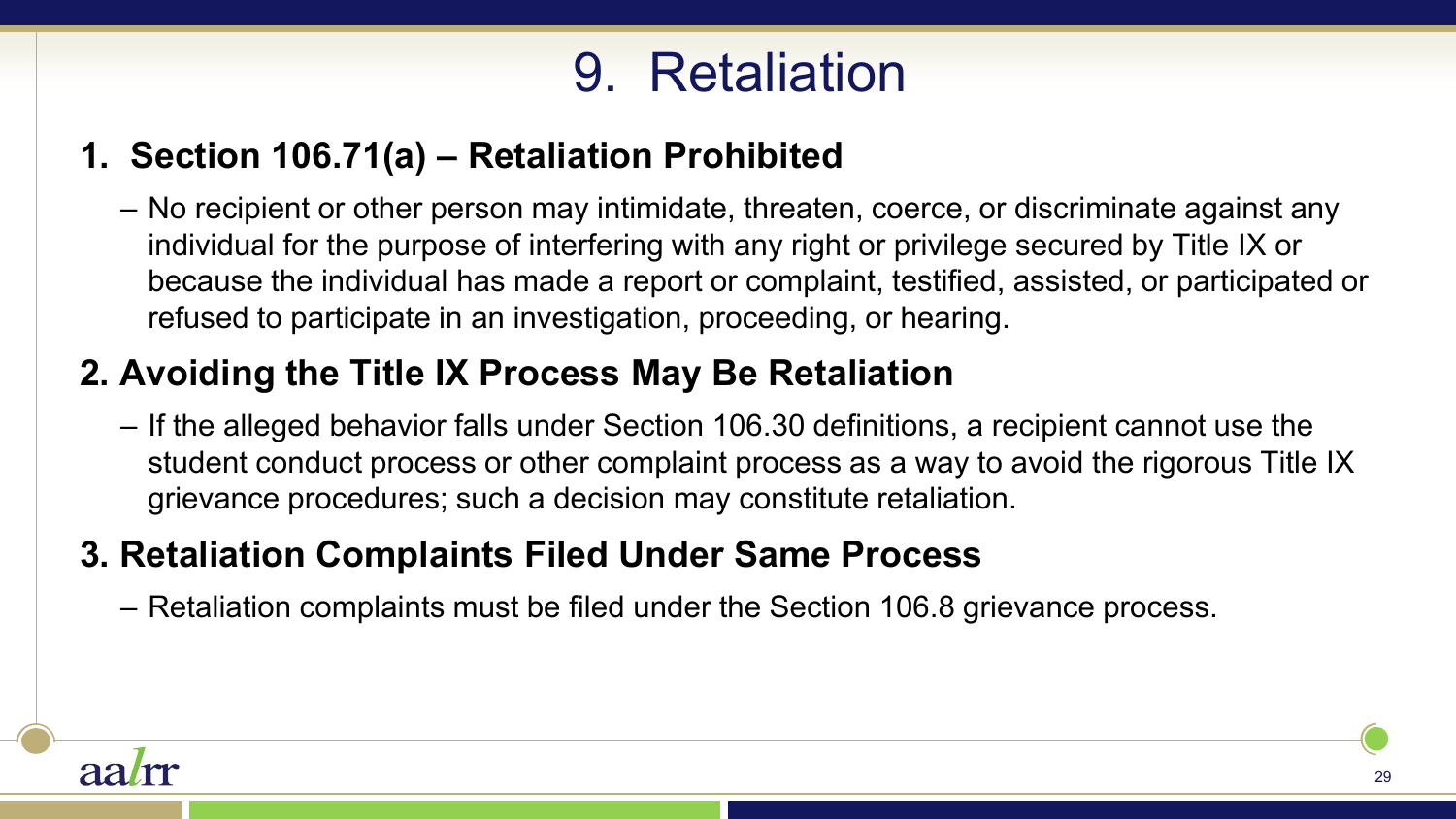# Retaliation, Continued

#### **4. Confidentiality Required by Recipient**

- Recipient must keep identity of Complainant, Respondent, and witness(es) confidential unless required by law "or as necessary to carry out Title IX proceeding"
- Regulations imply that the improper release of this confidential information could be retaliation

#### **5. First Amendment Rights**

– Parties exercising their 1<sup>st</sup> Amendment rights does not constitute retaliation under Section 106.71(a)

#### **6. False Statement Charge**

- Recipient charging an individual with making a false statement in bad faith during Title IX process is *not* retaliation
- A responsibility determination (or no responsibility determination) is not sufficient evidence to conclude there was a bad faith false statement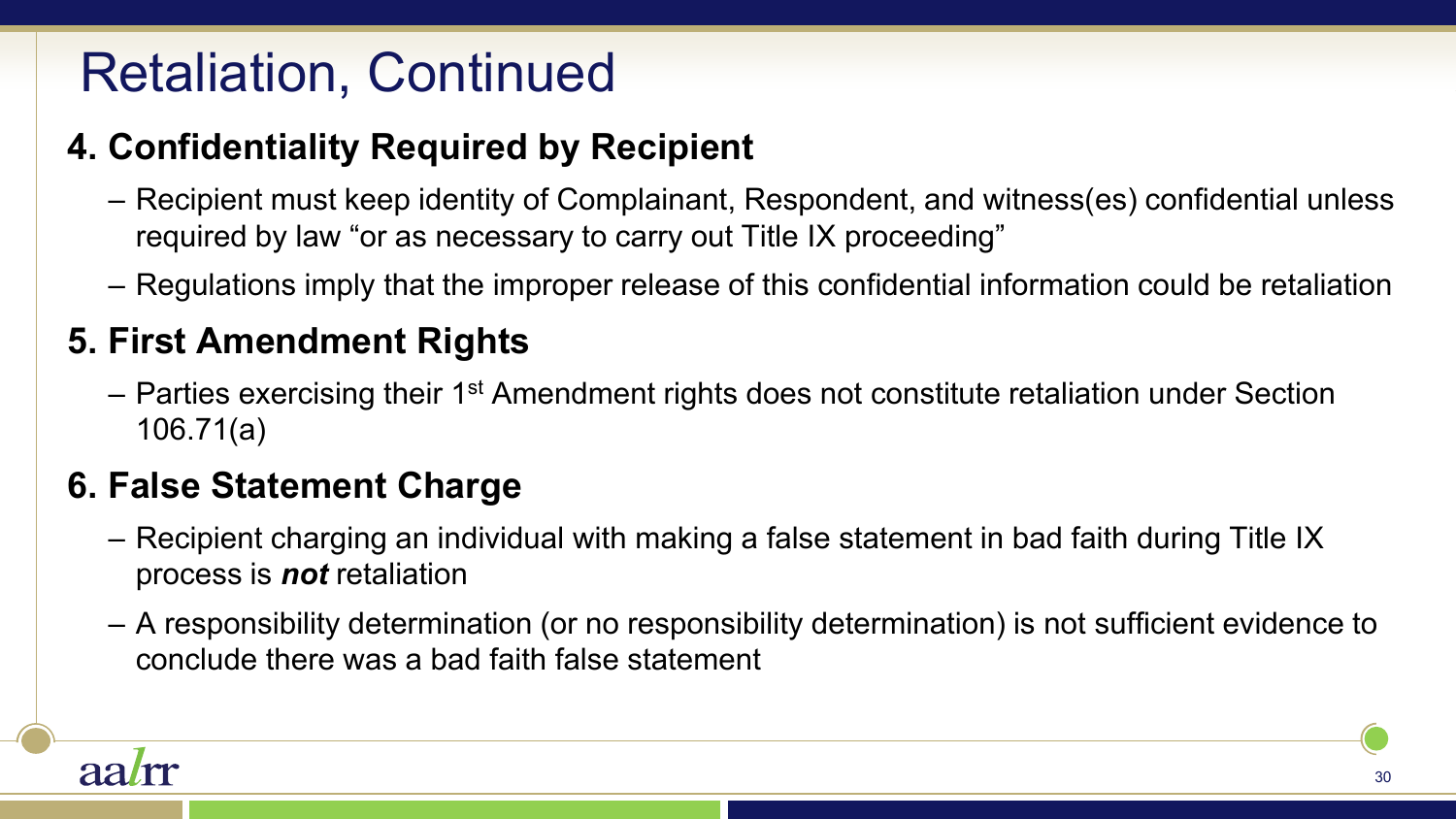# 10. Recordkeeping

**1. A recipient must maintain records for 7 years, including records of:** 

- Each sexual harassment investigation
- Any appeal and the result of the appeal
- Any informal resolution and the result of the informal process
- All materials used to train Title IX coordinators, investigators, decisionmakers, appeal officers, and any person who facilitates an informal resolution process
- Any actions, including supportive measures, taken in response to a report or formal complaint of sexual harassment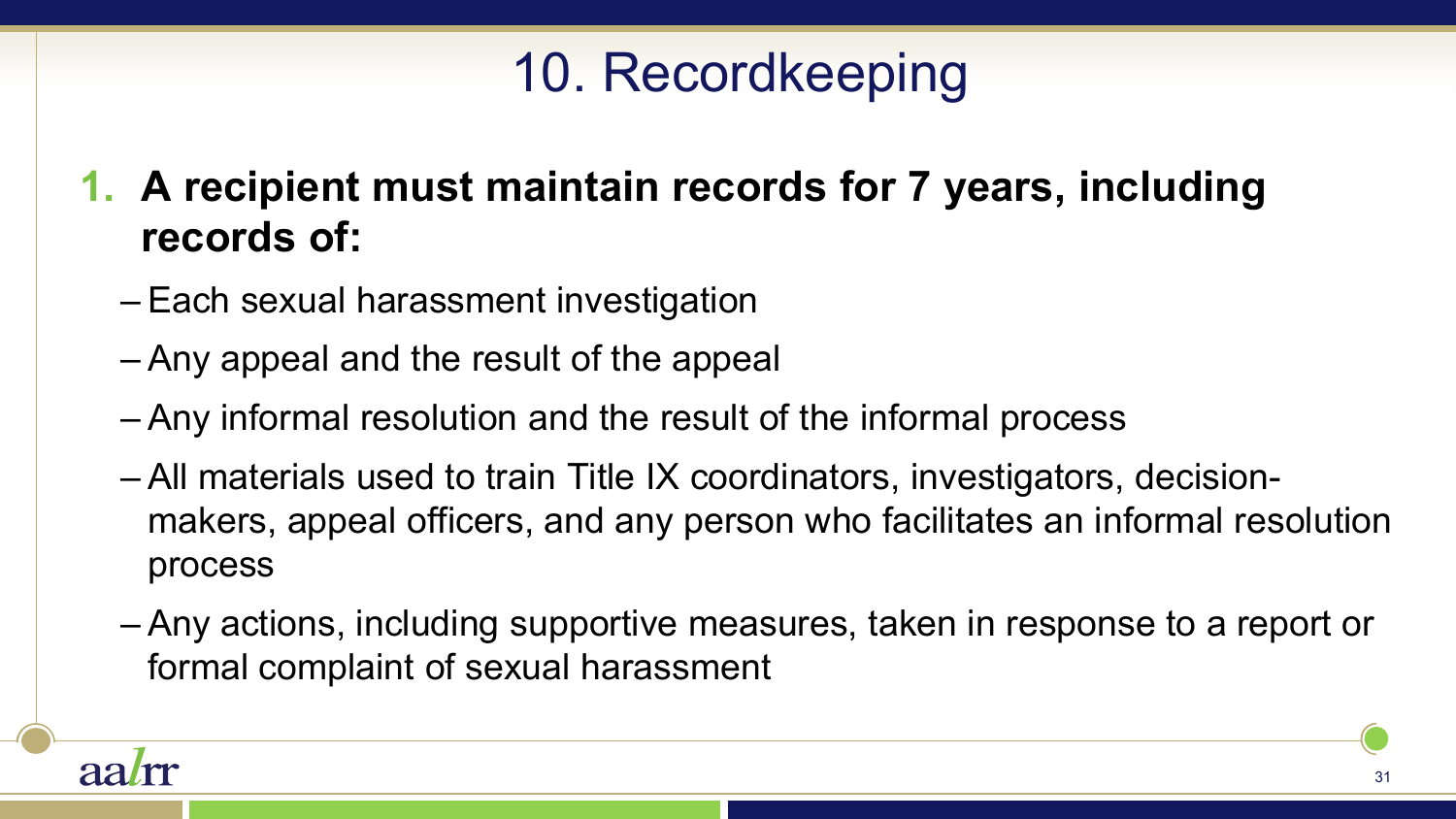# **Disclaimer**

This AALRR presentation is intended for informational purposes only and should not be relied upon in reaching a conclusion in a particular area of law. Applicability of the legal principles discussed may differ substantially in individual situations. Receipt of this or any other AALRR presentation/publication does not create an attorney-client relationship. The Firm is not responsible for inadvertent errors that may occur in the publishing process.



©2020 Atkinson, Andelson, Loya, Ruud & Romo